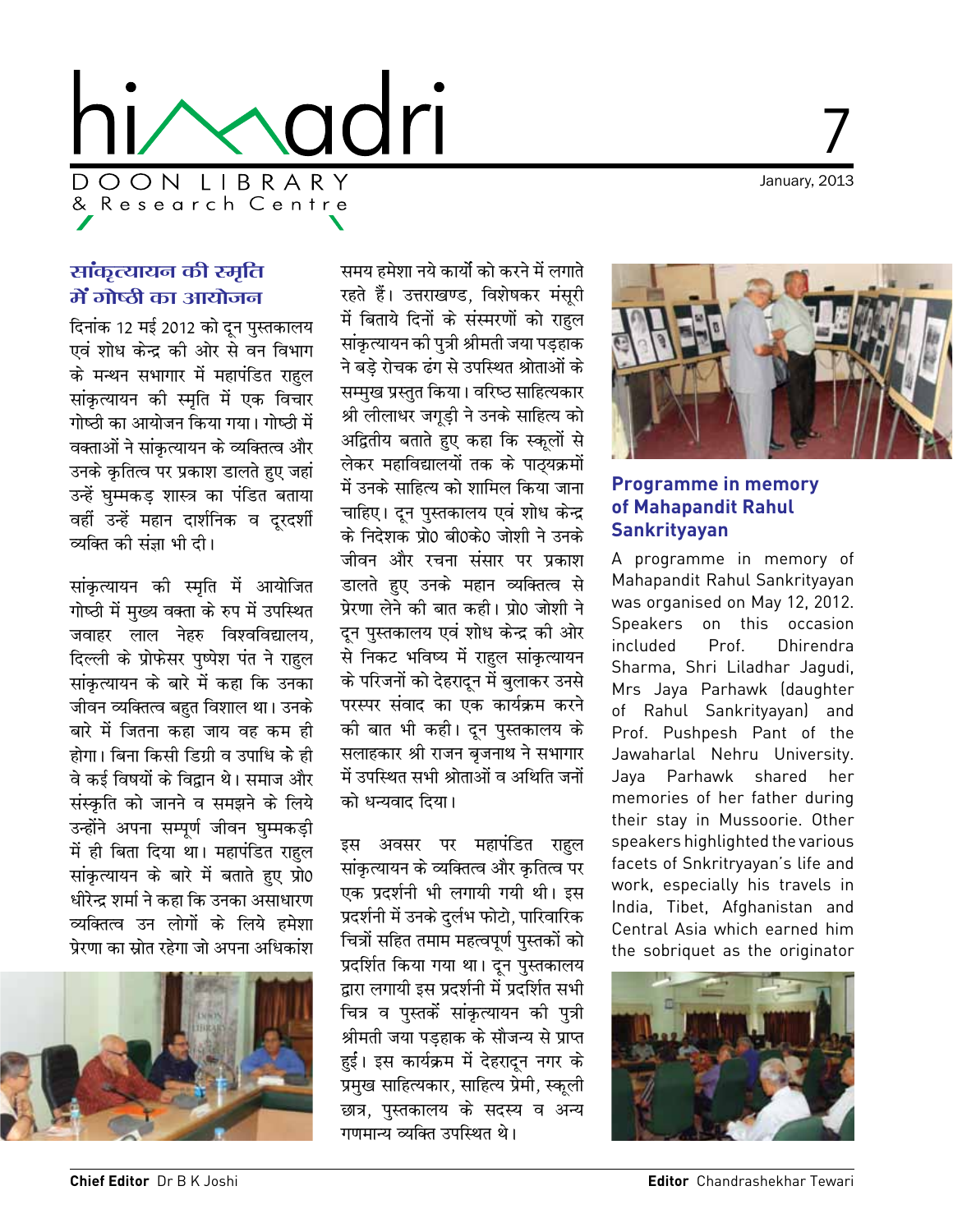A Happy New Year to all our members, well-wishers and library users. As we complete the sixth year of our service to the book-loving people of Dehradun, and enter a new year we have mixed feelings. On the one hand we feel really proud and happy about what we have managed to achieve in this short period of six years, and on the other we feel quite despondent when we realise that our efforts to build on our present achievements and create an institution of our dreams are hitting against the wall.

Let me first refer to our achievements, not with a view to blowing our own horn but more in the nature of sharing information with our readers. Starting from scratch in December 2006, we have managed to build a collection of more than 17,500 volumes in diverse subjects in Hindi and English. The quality of books in the library has widely been appreciated by our members and visitors to the library. Our membership now exceeds 1425. This includes 85 life members. Membership, moreover, is constantly on the rise. Members have been actively using the library. On an average 750-800 books are borrowed every month. The library maintains two reading rooms – one for newspapers and magazines open to the general public from 8 AM to 8 PM on all days, and one for library books and journals open to members during library working hours. Both are full of readers throughout

### From the Director

the time they are open. At times we have had to squeeze in extra chairs to accommodate the rush of users. It is a very satisfying sight for us to see a large number of young people using our reading rooms, and based on the feedback that we get, benefiting from its use. For instance, last year we came to know that about 40 young users of the library had qualified for jobs through various



competitive examinations. Another interesting, yet quite unanticipated, development is that many young people have started using the library premises to either do their own reading or to have discussion with their peers on common subjects in small groups. It is a very pleasant sight to see four or five small groups sitting in our small front lawn on a sunny winter day engrossed in study or discussion among themselves.

Now the reason for our despondence. We are now facing a really severe space crunch. Our present space is just not enough to meet even our present requirements, not to speak of future growth. There is no space available to accommodate additional shelves for books, more seating for the growing number of readers in our reading rooms, or work place for our own staff. Any visitor to the library will attest that books are spread all over the place. The dilemma is that the library cannot stop acquiring more books, else it will become a dead institution, but the space to accommodate new acquisitions is simply not there. Furthermore, we have had to put on hold all plans to provide more facilities and services. For instance we have long felt the need to add a children's section which we cannot do with the existing facilities. In the absence of a hall we have had to hire space to hold panel discussion and other programmes. All our efforts to expand space at the existing premises have not borne fruit; but we have not lost hope. We continue to hope that sooner or later we will succeed and we will be able to fulfil our dream of giving a first rate, state of the art library to the people of Dehradun. In this endeavour we seek the assistance of all our readers and well-wishers. Let us jointly work towards this goal with sincerity and dedication, and hope 2013 will prove lucky for us.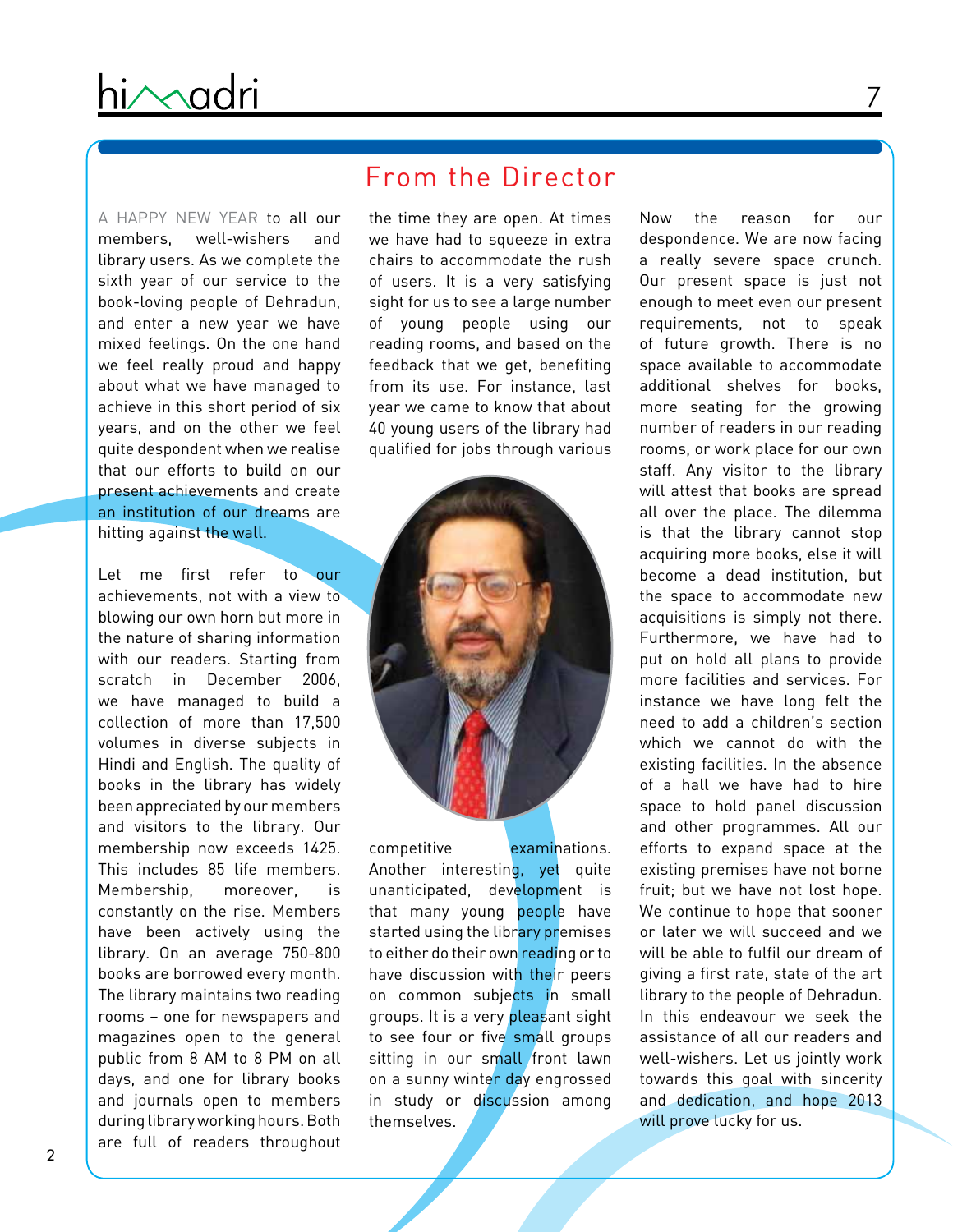# $i\wedge$ adri

of "science of travel". Speakers recalled his encyclopaedic knowledge, contribution to learning especially Tibetan studies and Buddhism, and his signal contribution in bringing a large body of manuscripts from Tibet which are now housed in the Patna museum. A number of prominent litterateurs and citizens of the city attended the programme.

On this occasion a modest exhibition on the life and works of Mahapandit Rahul Sankrityayan was also put up at the Manthan Conference Centre, the venue of the programme. The photographs and books were provided kind courtesy of Mrs Jaya Parhawk.

#### राहुल एक परिचय

महापंडित राहुल सांकृत्यायन असाधारण व बहमुखी प्रतिभा के धनी व्यक्ति थे। ज्ञान की खोज में वे निरंतर यात्राएं करते रहे। सही मायने में उनका जीवन एक संन्यासी की तरह था। उनका जन्म 9 अपैल 1893 को उत्तरप्रदेश के जनपद आजमगढ़ के गांव पन्दाह में हुआ था। उनके बचपन का नाम केदारनाथ पाण्डे था। उनकी पारंभिक शिक्षा रानी की सराय मदरसे में तथा निजाबाबाद मिडिल स्कल में हुई। बाद में काशी में रहकर उन्होंने संस्कृत व्याकरण. साहित्य और दर्शन का अध्ययन किया। यद्यपि उन्होंने कोई डिग्री हासिल नहीं कि पर उन्होंने तमाम भाषाओं सीखीं व विज्ञान, पुरातत्व विज्ञान, इतिहास, भारतीय दर्शन और साहित्य का गहन अध्ययन किया। उन्हें बचपन से ही नई-नई बातों को सीखने व ज्ञान की खोज में निरंतर घूमने व अध्ययन करने की ललक थी। आध्यात्मिकता की



खोज में जब वे वैष्णव साधु बन गये तो उनका नाम रामोदर दास हो गया। आर्य समाज से आकृष्ट होकर वे आगरा में आर्य मुसाफिर विद्यालय में प्रचारक बनकर तैयारी करने लगे। बाद में वे बौद्ध धर्म की ओर आकृष्ट हुए और बौद्ध धर्म स्वीकार कर लिया। इसके पश्चात वे राहुल सांकृत्यायन के नाम से पूरे विश्व में प्रसिद्ध हो गये। उनके मन में सामाजिक विषमताओं के प्रति आक्रोश और विद्रोह की जो भावना थी उस कारण वे मार्क्सवादी बन गये।

1919 में उनके कदम राजनीति की ओर बढे। उन्होंने सत्याग्रह आन्दोलन में भाग लिया और उन्हें बक्सर जेल में नजरबंद रखा गया। जेल से छुटने के बाद वे छपरा जिला कांग्रेस कमेटी के मंत्री बने। उसके बाद वे नेपाल की यात्रा पर गये। नेपाल की यात्रा से लौटने पर उन्हें पुन: कैद करने के बाद हजारीबाग जेल में रखा गया। जेल से छूटने के बाद उन्होंने अपना ध्यान किसानों की समस्या. हिंदू-मुस्लिम एकता व छुआ-छूत को दूर करने में केन्द्रित किया। 1927 में राहुल सांकत्यायन बौद्ध धर्म का गहन अध्ययन करने के लिये श्रीलंका गये। वहां उन्हें त्रिपिटकाचार्य की उपाधि से विभूषित किया गया। वहीं पर उन्होंने बौद्ध भिक्ख को दीक्षा ली और अपना नया नाम धारण किया।

1929 में वे तिब्बत गये। वहां पर उन्होंने 16,000 **भोट शब्दों** का संकलन (उनके नेपाली व संस्कृत के अर्थो सहित) किया। वे तिब्बत से 1619 तिब्बती पोथियां भी लाये। 1930 में वे भारत लौट आये। इसके बाद 1931 से 1938 तक वह निरंतर भ्रमण पर रहे।इस दौरान उन्होंने तिब्बत सहित एशिया व यरोप के कई देशों की यात्राएं की।

1937 में राहुल जी दूसरी बार रुस यात्रा पर गये और लेलिनग्राड में रहे। वे वहां प्राच्य विद्या संस्थान में संस्कृत पढाते थे। वहीं उनकी भेंट भारत-तिब्बत अध्ययन की सचिव एलेना नरवेरतोवना से हई. जिनसे बाद में वे विवाह सूत्र में बंध गये। इस विवाह के बाद सितम्बर 1938 में उनका एक पुत्र इगोर हुआ।

1939 में वे पूरी तरह किसान आन्दोलन में जुट गये और उन्होंने स्वामी सहजानंद सरस्वती के सहयोग से किसान सभा गठित की। इसी दौरान वे गिरफ्तार हुए और ढाई साल तक जेल में रहे। जेल में रहते हुए उन्होंने तुलनात्मक दर्शन पर एक महत्वपूर्ण पुस्तक '**दर्शन दिग्दर्शन'** लिखी। 1944 में रुस जाते समय वे ईरान में भी रुके। रुस में वह जून 1945 में पहुचे और लेनिनग्राड में प्रोफेसर के रुप में काम किया। वहां वह कई बुद्धिजीवियों और दार्शनिकों से मिले। जुलाई 1947 में वे रुस से भारत लौट आये। 1947 में वे हिन्दी साहित्य सम्मेलन के मुम्बई अधिवेशन के सभापति चुने गये। इसके बाद राहल जी ने अपना सारा समय लेखन कार्यो पर केन्द्रित किया और उन्होंने ऐतिहासिक व सांस्कृतिक विषयों पर कई ग्रंथ लिखे। हिमालय उनके लिये सदैव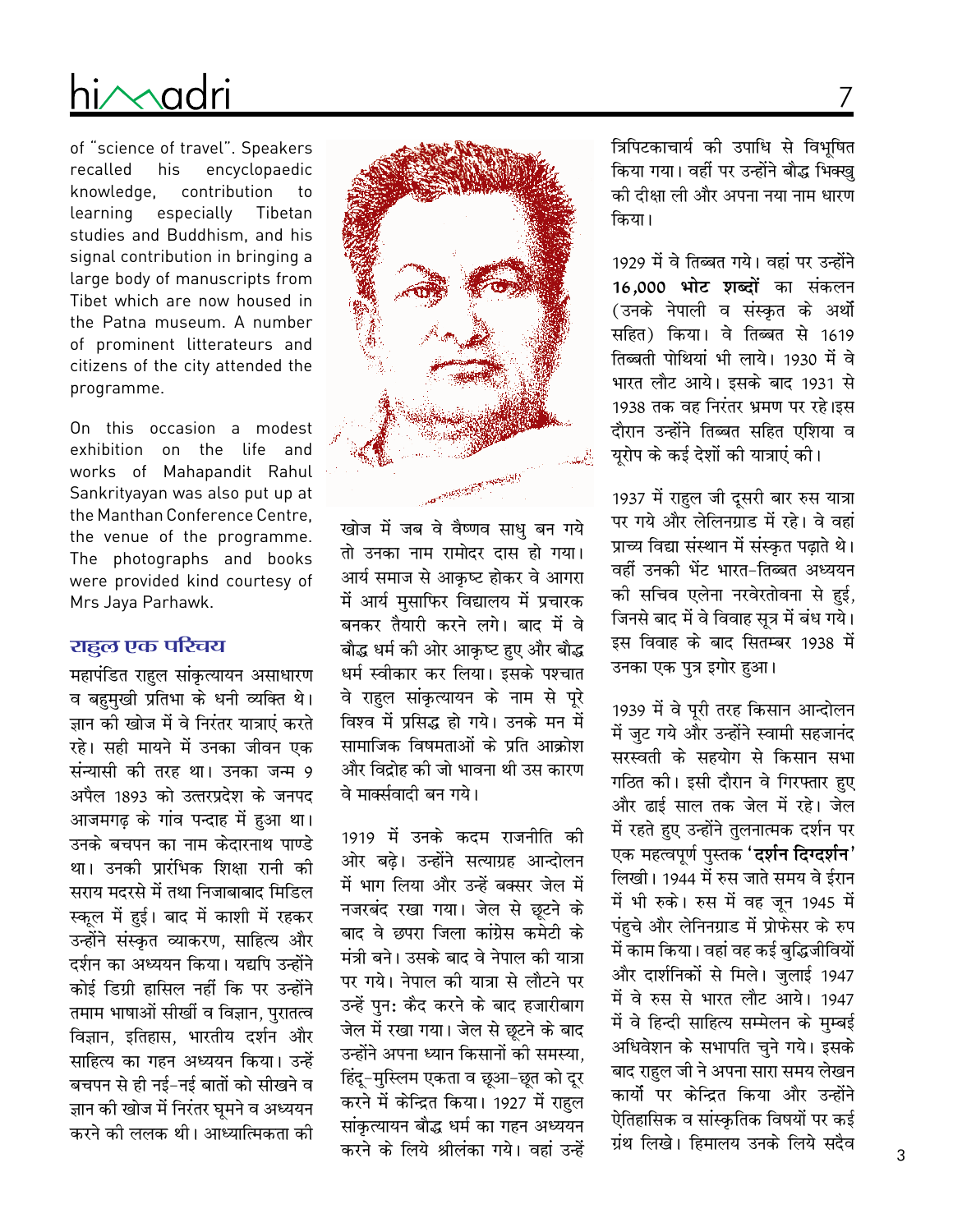बहुगुणा गढ़वाल विश्वविद्यालय, श्रीनगर के पुस्तकालयाध्यक्ष डॉ0 एम0एस0 राणा इस कार्यक्रम में मुख्य अतिथि के तौर पर उपस्थित थे। मुख्य अतिथि ने डॉ0 रंगनाथन के आदर्शो को याद करते हुए उन्हें भारत में पुस्तकालय विज्ञान का जन्मदाता बताया। उन्होंने पुस्तकालय की उपयोगिता पर प्रकाश डालते हुए कहा कि किसी भी देश में स्थित समृद्ध पुस्तकालयों से सही मायनों में वहां के बौद्धिक स्तर का परिचय पाया जा सकता है। उन्होनें डॉ0 रंगनाथन द्वारा पस्तकालयों के लिये प्रतिपादित पांच महत्वपूर्ण नियमों को अति महत्वपूर्ण बताते हुए कहा कि ये नियम आज भारत ही नहीं अपित अन्तर्राष्ट्रीय स्तर पर भी प्रांसंगिक हैं।

डॉ0 रंगनाथन द्वारा दिये गये योगदान को प्रो0 बी0के0 जोशी, निदेशक दन पुस्तकालय एवं शोध केन्द्र ने उपयोगी बताया। उत्तराखण्ड में पुस्तकालयों की स्थिति पर चर्चा करते हुए उन्होंने कहा कि दुन पुस्तकालय के जरिये उनका हमेशा प्रयास रहेगा कि पाठकों को उनकी रुचि की किताबें प्राप्त हो सकें। डी0ए0वी0 (पी0जी0) कालेज के पूर्व पुस्तकालयाध्यक्ष श्री एम0एस0 नेगी ने उत्तराखण्ड में वर्तमान जिला पुस्तकालयों को खराब स्थिति पर चिन्ता व्यक्त करते हुए उनके समुचित विकास की बात पर जोर दिया। उन्होंने इस दिशा में पुस्तकालय आयोग की सिफारिशों को लागू करने जरुरत बतायी। सैण्ट्रल लाइब्रेरी एसोसिएयन (सीजीएलए) के अध्यक्ष श्री के0पी0 सिंह ने पुस्तकालय विज्ञान पर डॉ0 रंगनाथन जी द्वारा दिये गये योगदान पर चर्चा की और उनके आदर्शो पर आगे बढ़ने की बात कही। इस कार्यक्रम में दून पुस्तकालय एवं शोध केन्द्र के श्री खुशीराम शर्मा व श्री जगदीश सिंह महर ने भी पुस्तकालय विज्ञान व डॉ0 रंगनाथन द्वारा प्रतिपादित नियमों के सन्दर्भ में अपने विचार उपस्थित जनों

भी लिखा। इस पुस्तक को साहित्य अकादमी का पुरस्कार भी मिला। प्राच्य संस्कृति पर कथ्यात्मक शैली में लिखा **वोल्गा से गंगा** उनका प्रसिद्ध ग्रन्थ है। उन्होंने भारत के पड़ोसी देशों के इतिहास व भूगोल के बारे में भी बहुत कुछ लिखा। यायावरी के आधार पर उन्होंने घुमक्कड़ शास्त्र पुस्तक लिखी। हिमालय से सम्बन्धित उनकी पुस्तकें **दौर्जिलिंग** परिचय, कुमांऊ, गढ़वाल, हिमाच**ल** प्रदेश, जौनसार-देहरादून तथा तिब्बत **में सवा वर्ष** काफी चर्चित रही हैं। राहुल जी ने नेपाल के बारे में भी बहत सा साहित्य लिखा परन्तु उसके प्रकाशन पर प्रतिबन्ध लगने से यह पुस्तक प्रकाशित नहीं हो पायी। उल्लेखनीय है कि राहल जी को उत्तराखण्ड से अत्यधिक लगाव था। उन्होंने 1950 में मंसूरी की पहाड़ी में एक भवन खरीदा। जिसका नाम **हर्न क्लिफ** था। उन्होंने 1950 से लेकर 1958 तक इस भवन में रहते हुए विविध विषयों पर 56 पुस्तकों का लेखन किया।

#### डॉ० रंगनाथन की याद

### दून पुस्तकालय एवं शोध केन्द्<mark>र</mark> ने **किया आयोजन**

भारत में पुस्तकालयों की स्थापना, विकास और उनकी अवधारणा को स्पष्ट करने में महत्वपूर्ण योगदान देने वाले डॉ0 एस0आर0 रंगनाथन का जन्मदिन वन विभाग के मन्थन सभागार में 12 अगस्त, 2012 को राष्ट्रीय पुस्तकालय दिवस के रुप में मनाया गया। दन पुस्तकालय एवं शोध केन्द्र द्वारा सैण्ट्ल लाइब्रेरी एसोसिएयन (सीजीएलए) के साथ मिलकर इस कार्यक्रम का आयोजन किया गया। पुस्तकालय संगठन से जुड़े व्यक्तियों और विभिन्न संस्थानों से आये लोगों ने रंगनाथन जी के व्यक्तित्व और कार्यों पर प्रकाश डालने के साथ-साथ ही वर्तमान में पुस्तकालयों की स्थिति पर भी चर्चा की। हेमवती नन्दन

# $i \wedge$ adr

प्रेरणा का स्रोत रहा। हिमालय प्रेम उन्हें पुन: कालिंमपोंङ खींच ले आया वहीं उनकी भेंट कमला जी से हुई जो बाद में उनकी पत्नी बर्नी। 1953 में उनकी एक पुत्री व 1955 में एक पुत्र हुआ।

1956 में वे अपने परिवार सहित नेपाल गये वहाँ तिब्बत यात्रा के दौरान की अपनी पुरानी यादें तरोताजा की। दो वर्ष बाद जब वे चीन की यात्रा पर गये तो उन्हें वहां दिल का दौरा पड़ा। 1959 में श्रीलंका के विद्यालंकार विश्वविद्यालय में उन्होंने दर्शनशास्त्र के डीन का पद संभाला। लगातार यात्रा और कठोर मेहनत के कारण उनके स्वास्थ्य पर दुश्प्रभाव पड़ने लगा। 1961 में श्रीलंका में बीमार पड़ने पर उन्हें वापिस दार्जिलिंग लौटना पड़ा। इसी वर्ष दिसम्बर में कोलकाता में दुबारा दिल का दौरा पडने पर वे अपनी स्मरण शक्ति खो बैठे। कोलकाता और मास्को के अस्पतालों में उनका कई महीनों तक इलाज चलता रहा परन्तु कोई लाभ नहीं हुआ। मार्च 1963 में उन्हें वापिस दार्जिलिंग लाया गया। अन्तत: दार्जिलिंग में 14 अप्रैल 1963 को राहल जी का देहावसान हो गया।

राहुल जी को उनकी विद्वता व लेखन के लिये समय समय पर महापंडित. त्रिपिटकाचार्य. साहित्य वाचस्पति. डी0लिट्. पदमभृषण तथा साहित्य अकादमी जैसे प्रतिष्ठित सम्मानों से विभूषित किया गया। महापंडित राहुल सांकृत्यायन एक बहु-भाषाविद् थे। वे हिन्दी, संस्कृत, पाली, भोजपुरी, उर्दू, अरबी, परसियन, सिंघली, फेंच तथा तमाम भाषा व बोलियों के प्रखर जानकार थे।

एक रचनाशील लेखक के तौर पर उन्होंने विभिन्न विषयों से सम्बन्धित 150 से अधिक पुस्तकें और ग्रंथ लिखे। उन्होंने हिन्दी भाषा में **मध्य एशिया का इतिहास**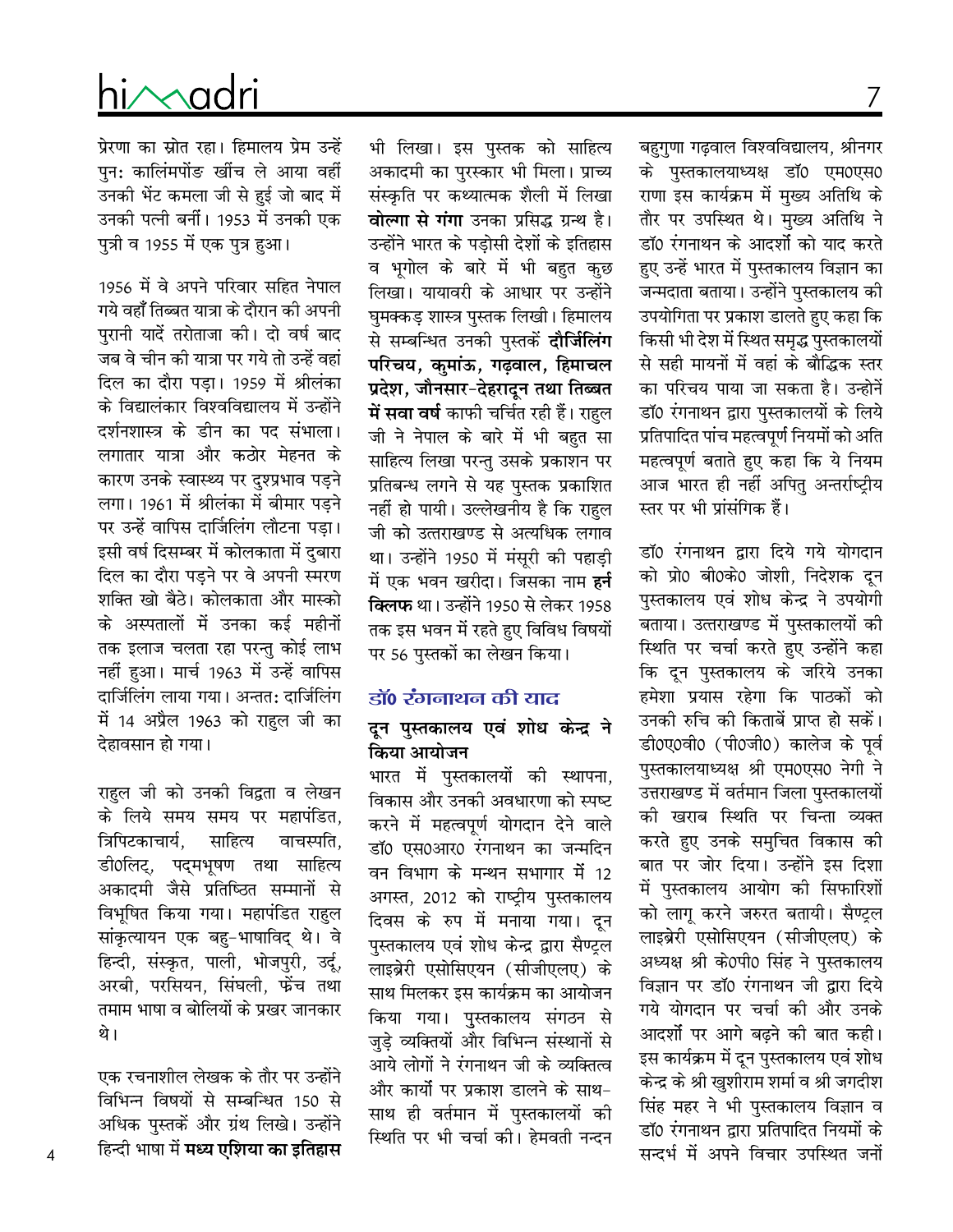# ni∧∧adri

के बीच रखे।इस अवसर पर सैण्ट्ल लाइब्रेरी एसोसिएयन (सीजीएलए) की ओर से इस साल का लाइफ एचीवमेंट पुरस्कार ओ0एन0जी0सी0 को पूर्व पुस्तकालयाध्यक्ष श्रीमती एम0 देव को दिया गया। इस कार्यक्रम में सैण्टल लाइब्रेरी एसोसिएयन (सीजीएलए) के सुश्री चरनजीत कौर, श्री वी0पी0 सिंह, श्री ए0के0 सुमन तथा दून पुस्तकालय एवं शोध केन्द्र के पुस्तकालयाध्यक्ष श्री के0सी0 सक्सेना, डॉ0 मनोज पंजानी, श्रीमती समन भारद्वाज,श्रीमती योगिता थपलियाल, श्रीमती गीताजंलि भटट, श्रीमती मीनाक्षी कुकरेती भारद्वाज व श्रीमती मधु डंगवाल सहित पुस्तकालय के सदस्यगण तथा पुस्तकालय संगठनों से जुड़े तमाम व्यक्ति उपस्थित थे।

#### **Librarian's Day**

A programme to celebrate Librarian's Day, in honour of Shri S.R. Ranganathan, the father of Library Science in India, was organised on August 12, 2012, in collaboration with the Central Government Libraries Association (CGLA), Dehradun at Manthan Conference Centre. This was the third consecutive year in which such a programme was organized. The main speaker on the occasion was Dr R.S. Rana, Librarian, HNB Garhwal Central



University, Srinagar. The CGLA honoured Mrs M Dev, retired librarian of ONGC Dehradun, with its Lifetime Achievement Award, on the occasion. A number of librarians of the city and prominent citizens attended the function.

#### उत्तराखण्ड के पुरावशेषां का प्रलेखन

पिछले साल अगस्त में लगभग सभी राष्ट्रीय हिन्दी दैनिक समाचार पत्रों में पिथौरागढ जनपद के पाताल भवनेश्वर स्थित चामुण्डा देवी मंदिर में स्थापित

जोशी द्वारा अपने-अपने शोध कार्यों में दिया है।

उत्तराखण्ड में स्थान-स्थान पर मंदिर एवं मूर्तियां प्राप्त होती हैं जो बहुधा असुरक्षित स्थिति में हैं। कमोवेश यही स्थिति भारत के अन्य प्रदेशों में भी है। इसी को दृष्टिगत रखते हुए इनकी सुरक्षा हेतु संस्कृति मंत्रालय भारत सरकार ने एक महत्वाकांक्षी योजना स्मारकों एवं पुरावशेषों का राष्ट्रीय मिशन, 2010 के दशक से प्रारम्भ की और भारत के हर प्रदेश के लिये एक समन्वयक नियुक्त किया, जिसके माध्यम से सम्बन्धित प्रदेश के विभिन्न स्थानों में प्रलेखन

स्मारकों एवं पुरावशेषों का राष्ट्रीय मिशन के निदेशक डॉ0 आर0एस0 फोनिया ने मूर्ति चोरों, तस्करों, उनके संरक्षकों, तथा ऐसे किसी भी व्यक्ति/संस्था को चेतावनी देते हुए कहा है कि "मिशन ने बहुलांश में यत्र–तत्र बिखरी हुई मूर्तियों और पुरावशेषों का प्रलेखन कर लिया है, जिसमें पाताल भूवनेश्वर की कांस्य प्रतिमा भी सम्मिलित है, और जिस किसी व्यक्ति/संस्था के पास यह पायी जायेगी वह दंडित किया जायेगा। अतः जिस किसी के e रांग्रह में इस प्रकार के अवशेष हों उन्हें तत्काल मूल स्थान पर रख दें।"

(उत्तराखण्ड राज्य के एक मात्र प्रलेखन केन्द्र होने के नाते इस महत्वपूर्ण प्रलेखन के लिये बधाई व आभार प्रकट करते हुए प्रो0 महेश्वर प्रसाद जोशी ने डॉ0 आर0एस0 फोनिया का उक्त वक्तव्य जो कि उन्हें दूरभाष पर प्राप्त हुआ दून पूस्तकालय एवम् शोध केन्द्र को दिया।)

> केन्द्र स्थापित किये गये। उत्तराखण्ड में प्रो0 महेश्वर प्रसाद जोशी को राज्य समन्वयक नियुक्त किया गया और प्रदेश में प्रलेखन केन्द्र स्थापित करने के प्रयास किये गये। मिशन के राष्ट्रीय उददेश्य एवं महत्व को देखते हुए दून पुस्तकालय एवम् शोध केन्द्र में निदेशक प्रो0 बी0के0 जोशी के संरक्षण में प्रलेखन केन्द्र स्थापित किया गया। श्री चन्द्रशेखर तिवारी के कार्य नेतृत्व में इसका संचालन किया गया। यह उत्तराखण्ड राज्य का एकमात्र प्रलेखन केन्द्र है। इस केन्द्र में प्रलेखन कार्य पर होने वाले सम्पूर्ण व्यय का भार स्मारकों एवं पुरावशेषों का राष्टीय मिशन द्वारा वहन किया गया है।

देवी की अष्टधातु की प्रतिमा चोरी होने की खबर प्रमुखता से छपी थी। उत्तराखण्ड के जनमानस में यह मिथक एक सत्य के रुप में प्रचलित है कि यहां को धात निर्मित प्रतिमाएं अष्टधात को बनी हैं इस कारण सोने के प्रलोभन में इनको चुरा लिया जाता है। वस्तुस्थिति यह है कि अधिकांश प्रतिमाएं कांस्य एवं क्कुछ पीतल में निर्मित हैं, जबकि बहुत कम चांदी एवं सोने में। पाताल भुवनेश्वर से चुरायी गयी प्रतिमा कांस्य में निर्मित बतायी गयी है।यह प्रतिमा लगभग 17 वीं ई0 सदी में निर्मित है। इस प्रतिमा का विवरण 1970 में प्रो0 महेश्वर प्रसाद जोशी एवं भारतीय पुरातत्व सर्वेक्षण के पूर्व महानिदेशक स्व0 श्री मुनीश चन्द्र

7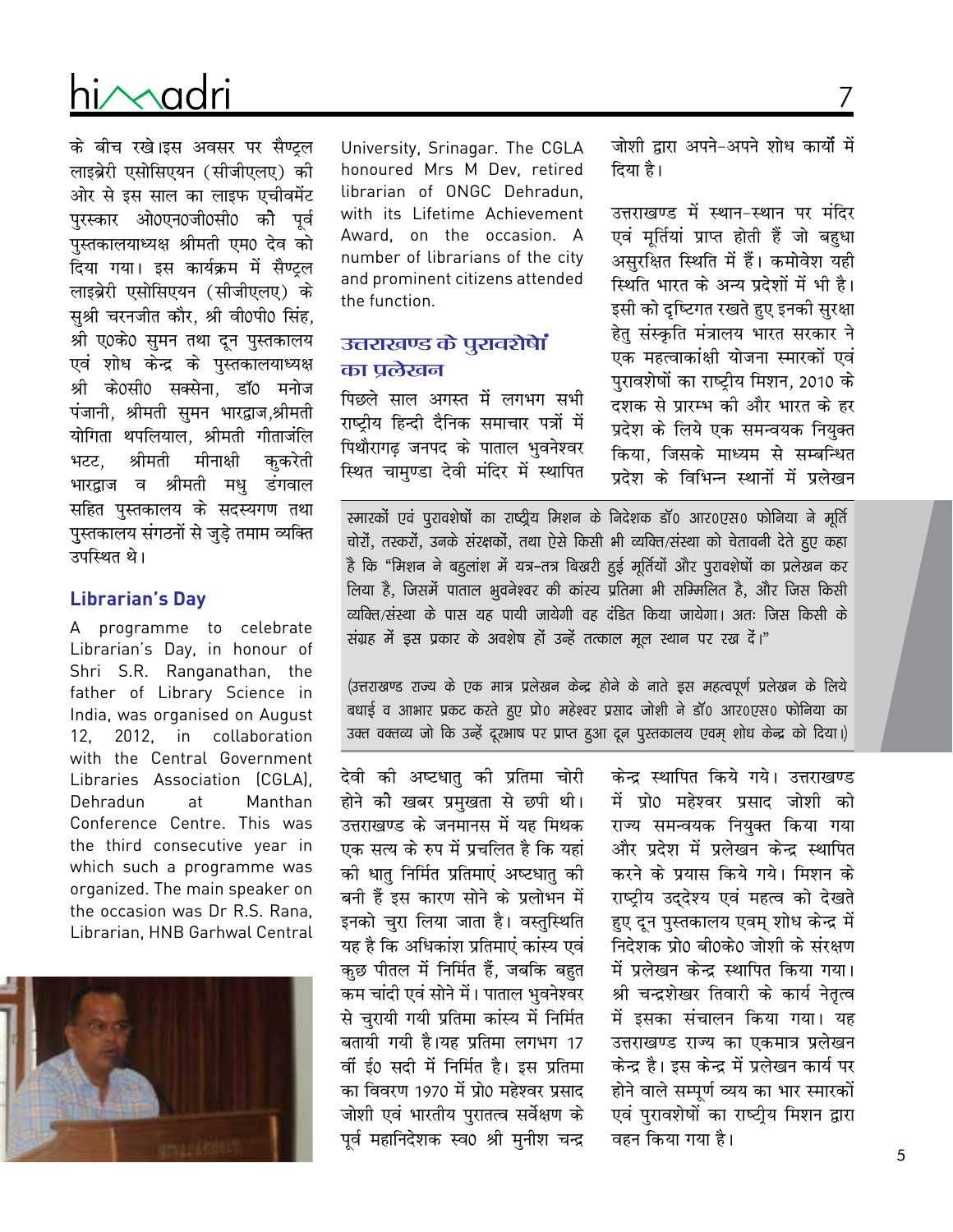को दृढ़तर करेंगी। इस सुंदर पत्रक के प्रकाशन हेतु आपका समस्त कार्यालय साधुवाद का पात्र है।

शुभकामनाओं सहित डॉ0 दिनेश चंद्र चमोला प्रभारी, राजभाषा अनुभाग भारतीय पेट्रोलियम संस्थान मोहकमपुर देहरादून

पंडित राहुल सांकृत्यायन के जीवन यापन व लेखन के बारे में जानने की मेरी जिज्ञासा लगभग 15 साल पुरानी है। बचपन में कक्षा 7 में मैंने उनकी एक कहानी यू0पी0 बोर्ड की हिन्दी विषय की एक किताब में पढ़ी थी। मैं उनके लेखन व मसूरी के जुड़ाव के कारण बहुत प्रभावित था। आज 15 साल बाद उनके बारे में जानने का सौभाग्य उनकी सुपुत्री श्रीमती जया पड़हाक, प्रो0 पुष्पेश पंत, डा0 धीरेन्द्र शर्मा व श्री लीलाधर जगूड़ी जी के माध्यम से जानना एक सुखद अनुभति सा था। राहुल जी का घुमक्कड़ शास्त्र अद्वि तीय है। उनका लेखन चिंतन, मनन व मसूरी प्रवास एक रिसर्चर को पूरा थीसिस लिखने को मजबूर कर सकता है। राहुल जी के जीवन पहलू से मेरा परिचित होना एक सम्मान पाने जैसा था। मंथन सभागार मे दून पुस्तकालय एवं रिसर्च सेन्टर के माध्यम से बुद्धिजीवियों को एक मंच पर



और संस्था को बेच पायेंगे। इन पुरावशेषों के अतिरिक्त दून पुस्तकालय एवम् शोध केन्द्र अपने स्तर से और अधिक पुरावशेषों के प्रलेखीकरण के लिये प्रयासरत है। इस तरह अब उत्तराखण्ड के असुरक्षित स्थानों से कदाचित मूर्ति चोरी सम्भव हो सकती है परन्तु उनका विक्रय या सार्वजनिक प्रदर्शन लगभग असम्भव होगा।

इसके अतिरिक्त केन्द्र सरकार के भारतीय पुरातात्विक सर्वेक्षण के अधीन संरक्षित स्थलों के सम्पूर्ण पुरावशेषों का एवं गुरुकुल कांगड़ी विश्वविद्यालय के संग्रहालय में संरक्षित पुरावशेषों का प्रलेखन कार्य उनके निजी कर्मचारियों द्वारा किया जा रहा है जिसका सम्पूर्ण व्यय भार भी स्मारकों एवं पुरावशेषों का राष्टीय मिशन द्वारा किया जा रहा है।

#### पाठकों के पत्र

आपका समाचार पत्रक **हिमाद्रि** प्राप्त हुआ, धन्यवाद। आपका पत्रक उपयोगी व सूचनात्मक है। पत्रक में पुस्तकालय व अनुसंधान केंद्र में विविध उपयोगी विषयों पर आयोजित संगोष्ठियों व कार्यशालाओं के सचित्र समाचार निश्चित रूप से पाठकों को पुस्तकों के अध्ययन व पस्तकालय का सानिध्य प्राप्त करने के लिए उत्प्रेरित करेंगे। सूचना क्रांति की पराकाष्ठा के इस युग में भी पुस्तकों व पुस्तकालयों के महत्व की अनदेखी नहीं की जा सकती। आपकी उत्प्रेरक गतिविधियां निश्चित ही पठन संस्कृति



hi∕∧adri

उल्लेखनीय है कि पाताल भुवनेश्वर से चुरायी गयी प्रतिमा का प्रलेखन भी दून पुस्तकालय एवम् शोध केन्द्र द्वारा किया जा चुका है। इसके अलावा उत्तराखण्ड में विभिन्न स्थानों पर जहां-जहां असुरक्षित स्थिति में मूर्तियां हैं और जिनके विषय में प्रकाशित/अप्रकाशित माध्यमों से सूचना उपलब्ध हुई है उनको भी दून पुस्तकालय एवम् शोध केन्द्र द्वारा प्रलेखित किया जा चुका है जो कि एक राष्ट्रीय अभिलेख के रूप में भारत सरकार के पास सुरक्षित हैं। इस प्रकार सम्पूर्ण भारत से प्राप्त पुरावशेषों का प्रलेखन सम्बन्धी अभिलेख संस्कृति मंत्रालय भारत सरकार के वेब साइट में उपलब्ध होगा।

इस प्रलेखन से सम्पूर्ण भारत में जहां कहीं से भी प्रलेखित मूर्ति चुरायी गयी होगी और जिस किसी भी व्यक्ति और संस्था के पास पायी जायेगी चाहे वह भारत में. हो या विदेशों में राष्ट्रीय एवं अर्न्तराष्ट्रीय कानूनों के तहत पुरावशेषों को उसके मूल स्थान पर वापिस लाया जा सकेगा. और जिस किसी भी व्यक्ति या संस्था के पास मूर्ति पायी जायेगी उसको सश्रम कारावास की सजा भी दी जा सकेगी। इसके लिये सम्बन्धित प्रलेखन एक वैधानिक अभिलेख माना जायेगा।

निसन्देह दून पुस्तकालय एवम् शोध केन्द्र द्वारा प्रलेखित उत्तराखण्ड की 1226 पुरावशेषों को मूर्ति चोर न तो कहीं पदर्शित कर पायेंगे और नही किसी व्यक्ति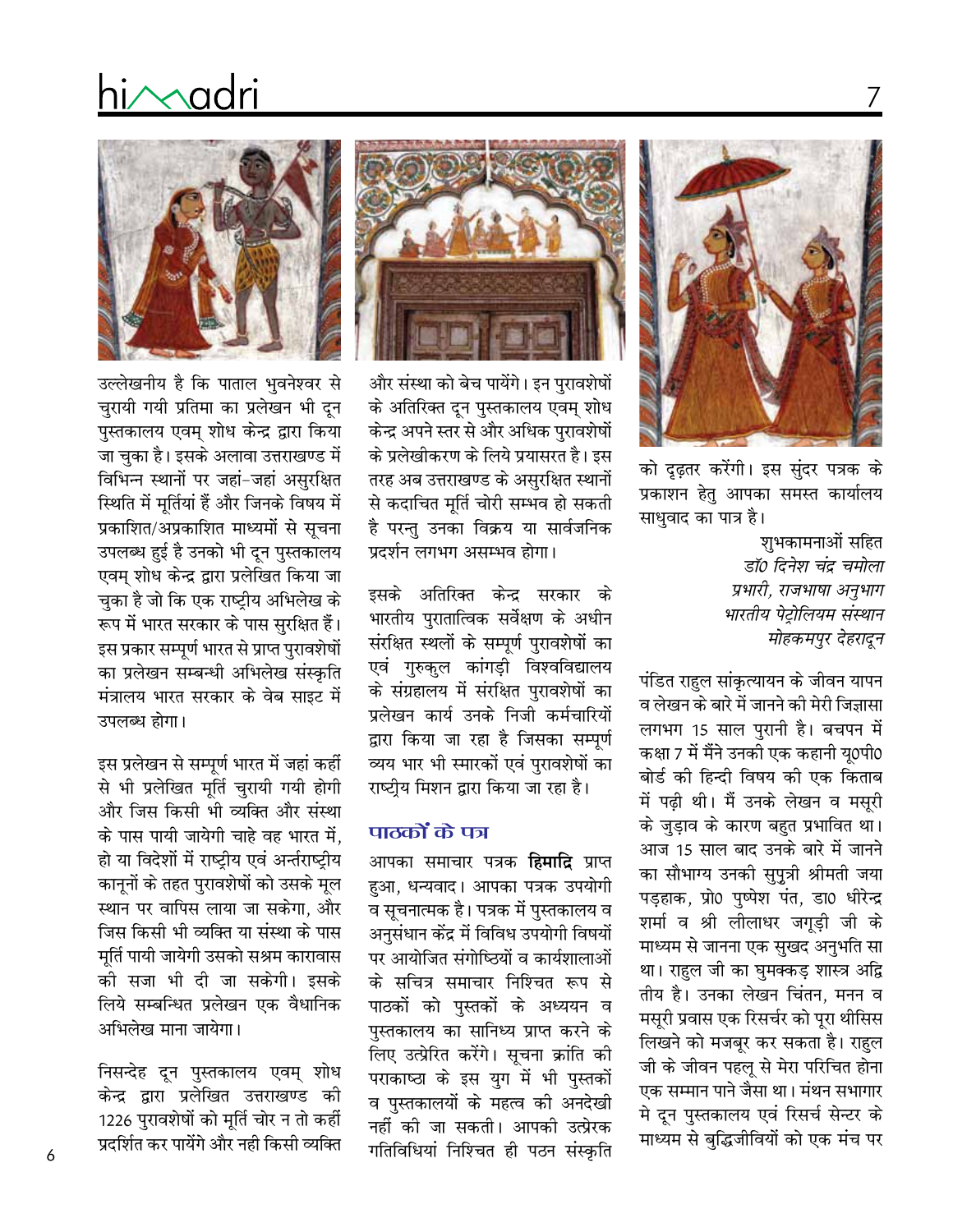# hi/sadri

एकत्रित करने में निदेशक प्रो0 बी0के0 जोशी जी का प्रयास सराहनीय है। एक महत्वपूर्ण बात जो मुझे इस कार्यक्रम से पता चली वह थी राहुल जी ने अपने किसी भी कार्य के लिए राष्ट से कोई भी पारितोषिक नहीं लिया. बल्कि वह चाहते तो Intellectual Property Rights की तरह उस राष्ट्र संपदा पर अपना स्वामित्व जता सकते थे, परंतु उन्होंने वह राष्ट् को दिया। सारे बुद्धिजीवियों द्वारा राहुल जी पर दिया गया जीवन वर्णन बेजोड था। प्रो0 पृष्पेश जी की राहल जी के जीवन व लेखन पर डाली गई रोशनी की गतिशीलता पूरे कार्यक्रम की गतिशीलता को राहुल पाश में बांधे रखती है। मैं दून पुस्तकालय एवं शोध केन्द्र को धन्यवाद देता हूं कि मैं राहुल जी के व्यक्तित्व से परिचित हो पाया।

> विनय गुप्ता 596, डाकरा बाजार, गढ़ी कैन्ट, देहरादन

#### समाचार सार

फिल्म *द इण्ड ऑफ समर* का प्रदर्शन दून पुस्तकालय एवम् शोध केन्द्र के तत्वाधान में जापान फाउण्डेशन की ओर से बलवीर रोड स्थित अजीम प्रेमजी फाउण्डेशन के सभागार में दिनांक 21 जुलाई, 2012 को *द इण्ड ऑफ समर* नामक फिल्म दिखायी गयी। प्रदर्शन के दौरान कई लोग मौजूद थे।

#### **Japanese film show**

A special show of a Japanese film "The end of Summer" was organised in collaboration with the Japan Foundation on July 21, 2012 at the conference hall of the Azim Premii Foundation. On this occasion two representatives of the Japan Foundation, who had specially come for the function were also present. They briefed the audience about the work of the Foundation and also introduced the film. A large number of people enjoyed the film.

#### परिचर्चा

#### द आइडिया ऑफ इण्डिया

द आइडिया ऑफ इण्डिया पर एक परिचर्चा का आयोजन दन पस्तकालय एवम् शोध केन्द्र की ओर से 25 फरवरी, 2012 को होटल रीजेण्ट में किया गया। इस परिचर्चा में डॉ0 शेखर राहा. डॉ0 सुमन्तो बनर्जी, डाॅ0 बी0के0 जोशी तथा डॉ0 इन्दु सिंह ने भाग लिया। परिचर्चा का संचालन दून पुस्तकालय के सलाहकार श्री राजन बुजनाथ ने किया। इस अवसर पर देहरादून के कई स्कूली छात्र, पुस्तकालय के सदस्य सहित अन्य व्यक्ति उपस्थित थे।





#### A panel discussion on The Idea of India

A panel discussion on The Idea of India was organised on February 25, 2012 at Hotel Regent. The panellists included Dr Shekhar Raha, Dr Sumanta Banerjee, Dr Indu Singh and Dr B.K. Joshi. The programme was anchored by Shri Rajen BriiNath Adviser in DLRC. The discussion was followed by a lively discussion, the highlight of which was participation by a group of students from Welham Girls School.

### पूर्व मुख्यमंत्री .<br>श्री एन.डी. तिवारी ने किया संस्थान का अवलोकन

उत्तराखण्ड के पर्व मख्यमंत्री श्री एन.डी. तिवारी ने 30 जून 2012 को दून पुस्तकालय एवम् शोध केन्द्र में पहुच कर वहां का अवलोकन किया। उन्होंने पुस्तकालय में कार्यरत लोगों से संस्थान से सम्बन्धित आवश्यकताओं और मौजूद समस्याओं पर बातचीत की। आज से 6 साल पहले श्री तिवारी द्वारा ही अपने

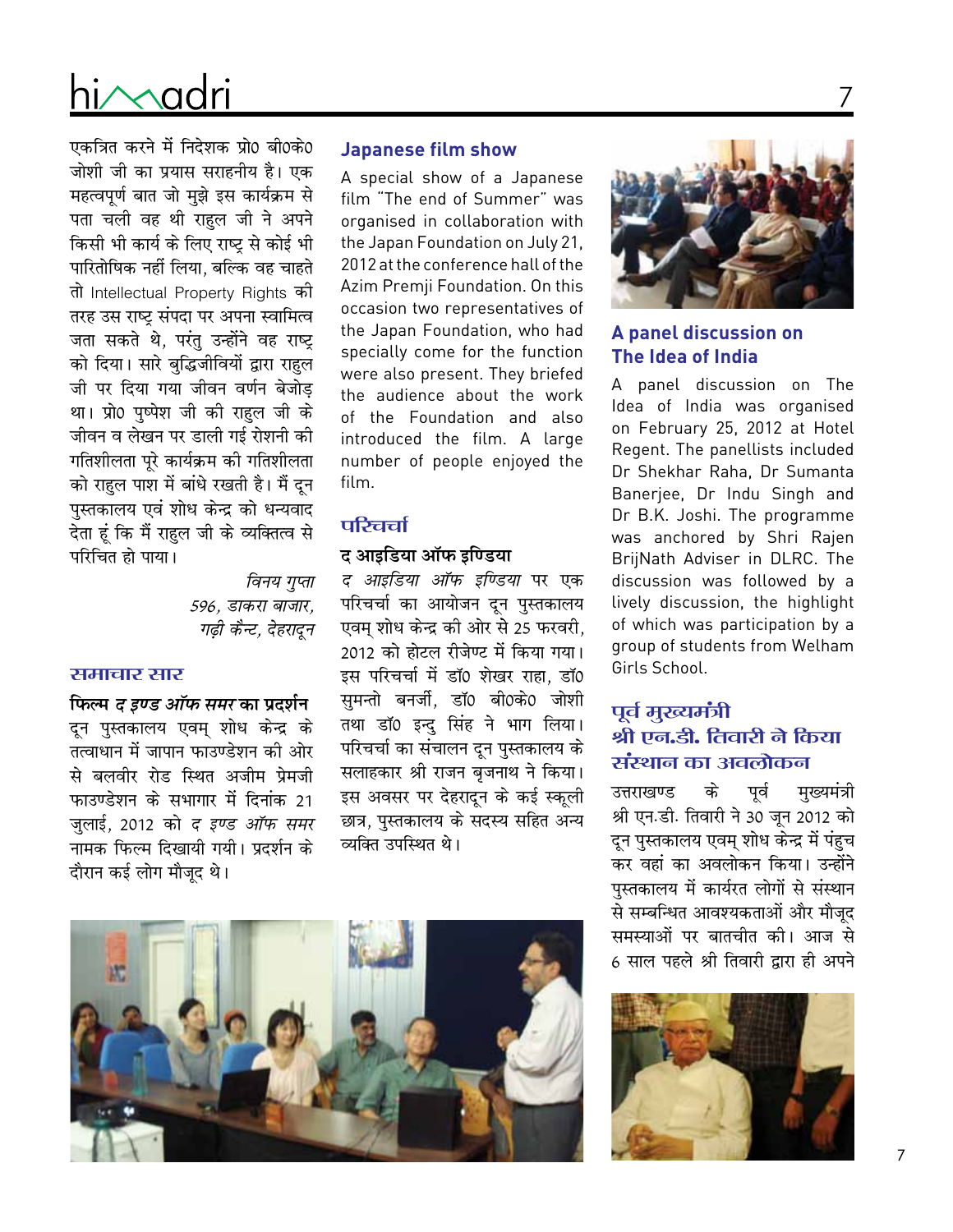मुख्यमंत्रित्व काल में दून पुस्तकालय एवम् शोध केन्द्र की स्थापना की गयी थी ।

#### **Shri N.D. Tewari, former Chief Minister Uttarakhand visits the library**

Shri N.D. Tewari, former Chief Minister Uttarakhand visited the Library on June 30, 2012 and interacted with the staff regarding the problems and needs of the Library. The Doon Library & Research Centre had been inaugurated by Shri Tewari in December 2006, when he was the Chief Minister of the State.

#### पुस्तकालय विज्ञान के छात्रों का भ्रमण

डाॅ0 भीमराव अम्बेडकर केन्दीय विश्वविद्यालय लखनऊ के पुस्तकालय विज्ञान के छात्रों का एक दल 26 जुलाई, 2012 को दून पुस्तकालय एवम् शोध केन्द्र में पंहुचा। यहां आकर दल में शामिल लोगों ने दून पुस्तकालय के पुस्तकालयाध्यक्ष और कार्यरत अन्य कर्मियों से पुस्तकालय संचालन के विविध पहलुओं पर चर्चा की और सम्बन्धित बिन्दुओं पर जानकारी प्राप्त की।

#### **Visit by Library Science students from B.R. Ambedkar University, Lucknow**

A group of Library Science students from the B.R. Ambedkar Central University, Lucknow visited the Library on July 26, 2012. They familiarised themselves with the functioning of the library and had discussions with the Librarian and other members of the Library Staff.

### आर्किटैक्टचर एण्ड प्लानिंग के छात्रों का भ्रमण

दिनांक 9 अगस्त, 2012 को सी0इ0पी0टी0 यनिवर्सिटी अहमदाबाद के आर्किटैक्टचर एण्ड प्लानिंग के छात्रों के एक दल ने दून पुस्तकालय एवम् शोध केन्द्र में पंहुचकर पुस्तकालय का अवलोकन किया। इस अवसर पर दून पुस्तकालय एवम् शोध केन्द्र के निदेशक प्रो0 बी0के0 जोशी के साथ भ्रमण दल के सदस्यों ने देहरादन के नगरीय विशेषताओं. समस्याओं और उसकी आवश्यकताओं पर विचार-विमर्श किया।





7

#### **Visit by Planning students from CEPT University, Ahmedabad**

A group of Planning students from the CEPT University, AhmedabadvisitedtheLibraryon August 09, 2012 and interacted with the Honorary Director on the urban character, problems and needs of Dehradun city.

### <u> सिर्जा ठाालिब की</u> दस्तम्बो पर परिचर्चा

दिनांक 10 अक्टूबर 2012 को उर्दू के महान शायर मिर्जा गालिब की गद्य रचना *दस्तम्बो* पर एक विशेष परिचर्चा एवं उसका पाठ दून पुस्तकालय एवम् शोध केन्द्र में किया गया। इस रचना का नागरी में लिप्यान्तरण दून पुस्तकालय की सदस्य एवं उर्दू लेखिका सुश्री नसीम बानो ने किया है। परिचर्चा के दौरान सुश्री नसीम बानो ने इसके कुछ अंश पढ़कर भी सुनाये। इस पुस्तक में मिर्जा गालिब ने अपने जीवन के उन आखिरी दर्दिनों का भी वर्णन किया है, जब पैसों के अभाव में उन्हें अपने घर के बरतन बेचकर गुजारा करना पड़ा। परिचर्चा का संचालन दून पुस्तकालय के रिसर्च एसोसिएट डॉ0 मनोज पंजानी ने किया। इस अवसर पर जनकवि डाॅ0 अतुलशर्मा भी मौजुद थे।

#### **Dastambo**

Naseem Bano Ansari, a member of the Doon Library and a Urdu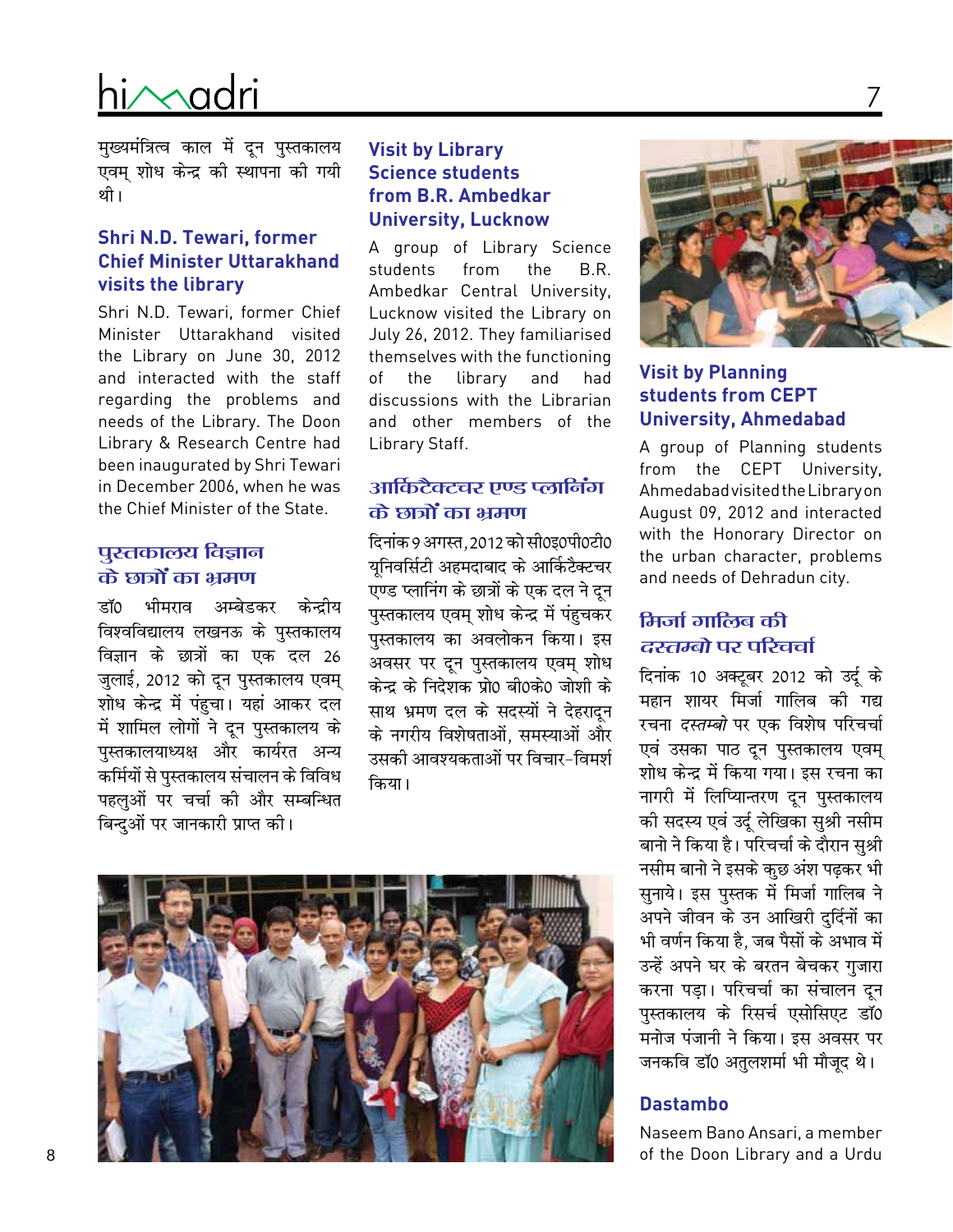# hi∕∧adri

writer, writer poems and stories for children, read portions of her still unfinished translation of Dastambo, a prose work of Mirza Ghalib, on October 10. The portions she read out dealt with Ghalib's views on the Revolt of 1857 and the description of the days when he had to make ends meet by selling clothes and utensils.

#### बाल दिवस

#### बच्चों को भेंट में दीं पस्तकें

दून पुस्तकालय एवं शोध केन्द्र की ओर से परेड ग्राउण्ड स्थित कन्या पूर्व माध्यमिक और प्राथमिक विद्यालय के बच्चों के साथ हर साल बाल दिवस धुमधाम से मनाया जाता है। इस वर्ष दीपावली के अवकाश के कारण पर्व की तरह बच्चों के साथ विद्यालय परिसर में खेलकद और व सांस्कृतिक कार्यक्रमों का आयोजन नहीं किया जा सका। बच्चों में साहित्यिक पठन-पाठन की रुचि जाग्रत करने के उददेश्य से कन्या पर्व माध्यमिक विद्यालय व प्राथमिक विद्यालय के प्रधानाध्यापिकाओं को दून पुस्तकालय एवं शोध केन्द्र द्वारा बाल साहित्य को 106 पुस्तकें प्रदान को गयीं ।

#### नये प्रकाशन

दून पुस्तकालय एवम् शोध केन्द्र की ओर से वर्तमान में कुछ महत्वपूर्ण पुस्तकों का प्रकाशन किया गया है। पहली पुस्तिका है द 'मिसिंग' गर्ल चाइल्ड इन उत्तराखण्ड। संस्थान के निदेशक प्रो0 बी0के0 जोशी ने इस पुस्तिका के माध्यम से उत्तराखण्ड में कम होती लडकियों के पीछे छिपे तमाम महत्वपूर्ण कारकों को उजागर किया है। वर्ष 2011 की जनगणना तथा भारत के रजिस्ट्रार जनरल के वार्षिक स्वास्थ्य सर्वेक्षण 20110-11 से प्राप्त

आंकडों के आधार पर प्रो0 जोशी ने यह विश्लेषण प्रस्तुत किया है।

दसरी पुस्तक *हिमालय के गांवो में* दुन पुस्तकालय एवम् शोध केन्द्र के रिसर्च एसोसिएट श्री चन्द्रशेखर तिवारी तथा उत्तराखण्ड विज्ञान एवं प्रौद्योगिकी परिषद के वरिष्ठ वैज्ञानिक अधिकारी डॉ0 अरुण कुकसाल द्वारा लिखी गयी है। इस पुस्तक में उत्तराखण्ड के पहाड़ी क्षेत्रों में आज से 26 वर्ष पूर्व की गयी यात्राओं के रोचक संस्मरण शामिल हैं। इस यात्रा वृतांत के अधिकांश अंश पूर्व में नैनीताल समाचार में 15 अप्रैल 1987 से लेकर 15 सितम्बर 1987 तक के अंकों में धारावाहिक रुप से प्रकाशित हो चुके हैं। यह यात्रा वृतांत 1986-1987 के दौरान उत्तरप्रदेश के पर्वतीय क्षेत्र में किये गये एक वृहत सर्वेक्षण पर आधारित है। इस सर्वेक्षण/अध्ययन कार्य का निर्देशन तब गिरि विकास अध्ययन संस्थान लखनऊ में कार्यरत प्रो0 बी0के0 जोशी द्वारा किया गया था। इस सर्वेक्षण अध्ययन का प्रमुख उद्देश्य पर्वतीय क्षेत्र के ग्रामीण अंचल की और वहां रह रहे लोगों की आर्थिक व सामाजिक स्थिति समझना तथा विकास समबन्धी समस्याओं का अध्ययन करना था। पहाडी जनजीवन के हालातों को सजीव ढंग से रेखांकित करती इस पुस्तक को एक महत्वपूर्ण दस्तावेज कहा जा सकता है।

तीसरी पुस्तक *उत्तराखण्ड की लोक* भाषाएं : स्वरुप और चुनौतियां है। जिसका लेखन वरिष्ठ भाषाविद् एवं लेखक डॉ0 अचलानन्द जखमोला ने किया है। इस पुस्तक में डाॅ0 जखमोला उत्तराखण्ड की लोकभाषाओं द्रारा कुमाऊंनी, गढ़वाली और जौनसारी के स्वरुप पर व्यापक प्रकाश डाला गया है। वर्तमान में यह पस्तक प्रकाशन के अन्तिम चरण में है।



7

#### **New Publications**

A monograph on The "Missing" Girl Child in Uttarakhand by B.K. Joshi has recently been brought out. The publication uses data from Census 2011 and the Annual Health Survey, 2010-11 undertaken by the Registrar General of India to analyse the prevalence of prenatal sex determination in the State and also estimates the number of "missing" girl children in 2010-11.

A book titled Himalaya ke Gaon Mein, by Chandra Shekhar Tewari, Research Associate in the Doon Library & Research Centre and Dr Arun Kuksal. Senior Scientific Officer. Uttarakhand Council of Science & Technology, has just been completed and is ready for release. The publication arose out of their participation in an extensive survey of villages undertaken in 1986-87 in the then 8 hill districts of undivided Uttar Pradesh under the supervision of Dr B.K. Joshi at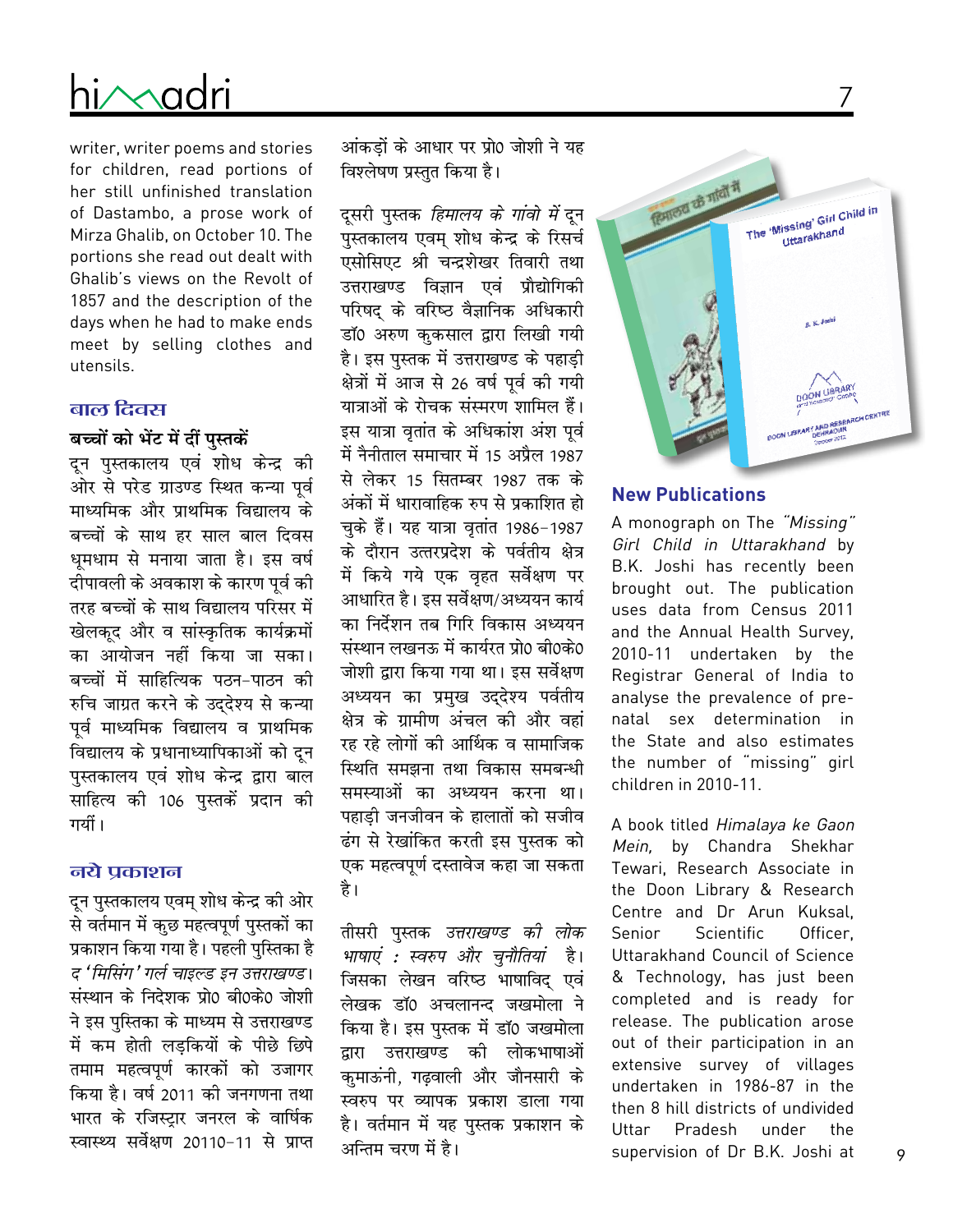the Giri Institute of Development Studies, Lucknow. These two Research Assistants maintained a diary of their observations in the villages they visited during the course of the survey. Parts of the diary were serialised in the Nainital Samachar earlier. Permission of Nainital Samachar has been obtained to include the portions serialised by them.

A publication on the linguistic study of Garhwali, Kumaoni and Jaunsari (in Hindi) by Dr Achalanand Jakhmola is also in the press. It will be published as soon.

### प्रसिद्ध फिल्मकार यश चोपड़ा को दी श्रद्धांजलि

सुप्रसिद्ध फिल्म निर्माता और निर्देशक यश चोपड़ा के निधन पर दून पुस्तकालय एवम् शोध केन्द्र ने उन्हें 26 अक्टूबर 2012 को भावभीनी श्रद्धांजलि दी और फिल्म जगत में उनके महत्वपूर्ण योगदान को याद किया। इस अवसर पर देहारदन के सुपरिचित चित्रकार और पूर्व पुलिस महानिदेशक श्री आलोक बिहारी लाल ने उनको 1969 में प्रदर्शित *इत्तफाक* व 1984 में प्रदर्शित *मशाल* फिल्म के बारे में चर्चा की। दून पुस्तकालय के रिसर्च एसोसिएट डॉ0 मनोज पंजानी ने उनकी प्रसिद्ध फिल्म एवं राष्ट्रपति के रजतपदक से सम्मानित फिल्म *धर्मपुत्र* के बारे में विस्तार से श्रोताओं को जानकारी दी। इस अवसर पर डॉ0 अतुलशर्मा सुश्री प्रत्यूष वत्सला त्रिपाठी, सुश्री नसीम बानो ने भी यश चोपडा के योगदान को याद किया।

### **A Tribute to Film Maker Yash Chopra**

On October 26 the Doon Library and Research Centre paid a



tribute to the eminent film maker Yash Chopra. Shri Aloke Behari Lal former Director General of Police, a Painter and a of cinema and music aficionado spoke at length about two films directed by him Yash Chopra: Ittefaque, released in 1969 and Mashal released in 1984. Manoj Panjani spoke about Dharamputra released in 1962. This film was based on Acharva Chatursen Shastri's novel of the same name and was the recipient of the President's Silver Medal.

### भारतीय भाषाओं और कूमाऊं अंचल के जागर पर डॉ० जॉन लेविड का व्याख्यान

दून पुस्तकालय एवम् शोध केन्द्र की ओर से इन्द्रलोक होटल के सभागार में दिनांक 17 दिसम्बर, 2012 को हिन्दी भाषा और कुमाऊं अंचल में प्रचलित जागर पर कनेडियन अध्येता डॉ0 जॉन लेविड का व्याख्यान आयोजित किया गया। जिसमें डॉ0 लेविड द्वारा भारतीय भाषाओं की उत्पत्ति और विकास पर कई जानकारियां दी। उन्होंने कुमाऊं अंचल में प्रचलित जागर गायन के सन्दर्भ में किये गये अपने शोध कार्यो का भी प्रस्ततीकरण किया। व्याख्यान से पहले निदेशक प्रो0

बी0के0 जोशी ने डॉ0 लेविड और उनके कार्यो का परिचय दिया। व्याख्यान में पूर्व मुख्य सचिव उत्तराखण्ड श्री सुरजीत किशोर दास, श्री इन्दु कुमार पाण्डे, दून पस्तकालय के सलाहकार श्री राजन बुजनाथ, डाॅ0 अचलानन्द जखमोला,श्री भगवती प्रसाद नौटियाल सहित लोक संस्कृति से जुडे कई व्यक्ति उपस्थित थे।

#### **Interaction with Prof. John Leavitt and Prof. Annie Montaut**

On December 17 a fascinating discussion was organized with John Leavitt. Professor Dr of Ethno-Linguistics in the Department of Anthropology, University of Montreal (Canada) and Prof. Annie Montaut. Professor INALCO (National Institute for Oriental Languages and Civilisations). Paris (France). Prof. Leavitt talked about small languages (in terms of number of speakers) and also dwelt on the evolution of on the origin and evolution languages with numerous examples from Indian languages. He also dwelt on his studies of Jagar and folk songs like nyauli and hurkiya bol that have an intimate link with agricultural practices and the changes that have taken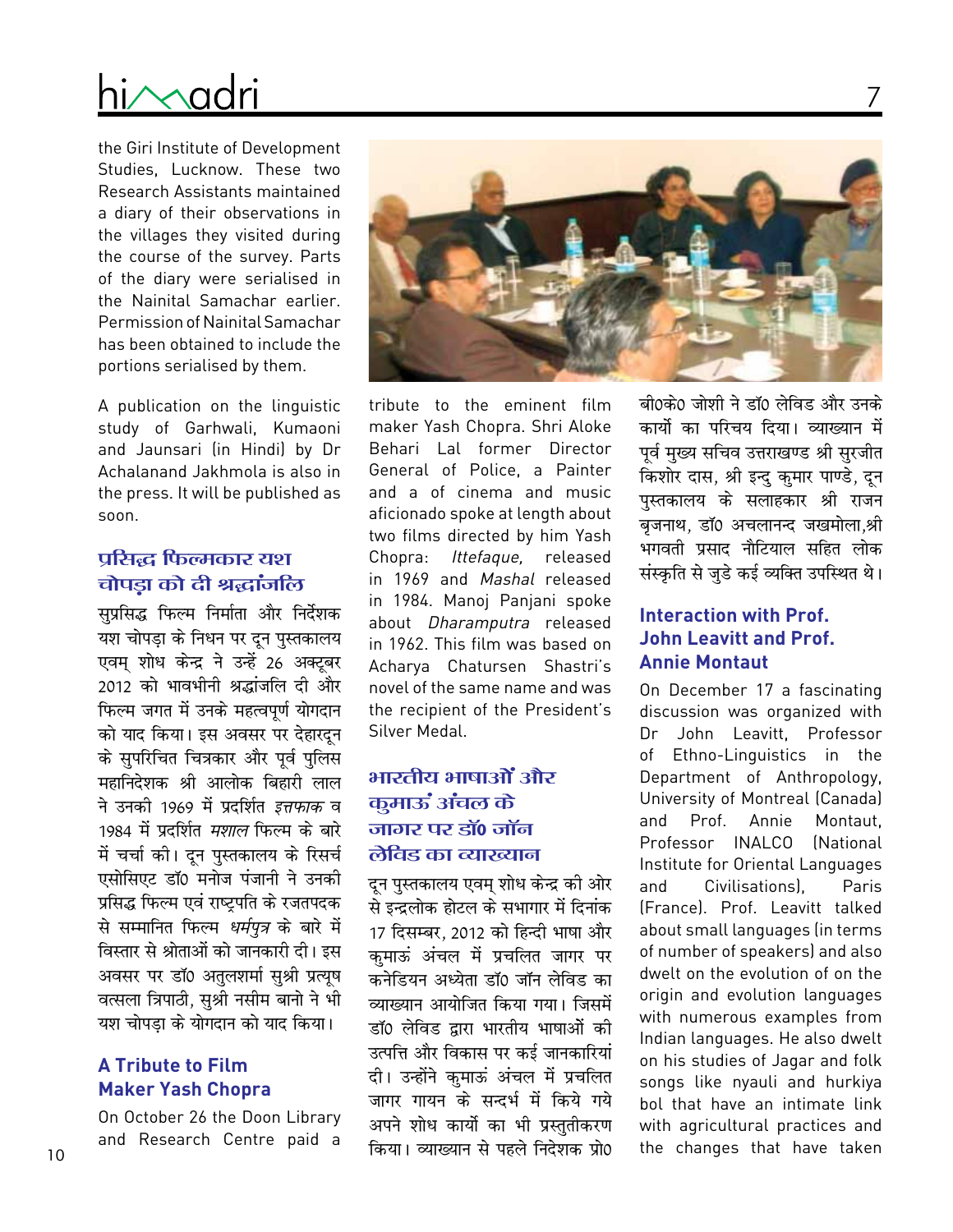

place in them over time. Prof. Annie Montaut talked about the problems of translation from one language to another and illustrated her talk with numerous examples of the translations of leading literary works undertaken by her. The presentations were followed by a lively discussion and question and answer session.

#### लोकार्पण

#### मेरा हिन्दस्तान

प्रसिद्ध प्रकृति प्रेमी और शिकारी जिम कार्बेट की पुस्तक *माई इण्डिया* का हिन्दी अनुवाद *मेरा हिन्दुस्तान* का लोकार्पण 30 मई, 2012 को एक समारोह में हुआ। लोकार्पण का यह कार्यक्रम दून पुस्तकालय एवम् शोध केन्द्र तथा नटराज बुक पब्लिशर्स की ओर से राजपुर रोड स्थित वर्ल्ड इंटिग्रिटी सेन्टर में सम्पन्न

हुआ। जाने माने अभिनेता टॉम आल्टर मुख्य वन संरक्षक श्री आर0बी0एस0 रावत, प्रमुख वन सचिव श्री एस0 रामास्वामी इस कार्यक्रम में मुख्य अतिथि के तौर पर मौजूद थे। 'माई इण्डिया' पुस्तक का हिन्दी अनुवाद संजीव दत्ता द्वारा किया गया है।

र्दुभाग्य से संजीव दत्ता की 2007 में एक सड़क दुर्घटना मौत हो गयी थी। नटराज बुक पब्लिशर्स के श्री उपेन्द्र अरोड़ा ने बताया कि स्व0 संजीव दत्ता ने र्दुघटना से पूर्व उन्हें यह पुस्तक प्रकाशन के लिये उन्हें दी थी।

अभिनेता टॉम आल्टर ने कहा कि जिम कार्बेट ने हमेशा आम आदमी के चरित्र को अपने साहित्य में महत्ता दी है। कार्बेट ने सरल व धाराप्रवाह शैली के साथ गठे हुए शिल्प में प्रकृति और वन्य जीवों से जुड़े जो संस्मरण लिखे हैं वह वास्तव में



अदुभुत व रोमांचक हैं।उन्होंने कहा मन की गहराई तक छू जाने वाले ऐसे शब्द चित्रों का रेखांकन जिम कार्बेट सरीखा विरला व्यक्ति ही कर सकता है। टॉम आल्टर ने मेरा हिन्दुस्तान पुस्तक के कुछ अंश पढ़कर भी सुनाये। इस मौके पर श्री आर0 बी0एस0 रावत, मुख्य वन संरक्षक तथा उत्तराखण्ड शासन में वन सचिव श्री एस0 रामास्वामी ने भी जिम कार्बेट के व्यक्तित्व. जीवन शैली व उनके द्वारा पर्यावरण के क्षेत्र में किये गये कार्यो पर महत्वपूर्ण जानकारी दी। कार्यक्रम का संचालन दून पुस्तकालय एवम् शोध केन्द्र के निदेशक प्रो0 बी0के0 जोशी ने किया। इस अवसर पर नटराज बक पब्लिशर्स के प्रमुख श्री उपेन्द्र अरोडा, दून पुस्तकालय के सलाहकार श्री राजन बुजनाथ ने भी अपने विचार प्रकट किये। कार्यक्रम में देहरादून नगर के प्रमुख साहित्य प्रेमी, पत्रकार, छात्र, व अन्य गणमान्य व्यक्तियों सहित पुस्तकालय के सदस्य उपस्थित थे।



#### **Launch of the book Mera Hindustan**

Launch of the book Mera Hindustan (Hindi translation of Jim Corbett's My Indial by the well-known actor Mr Tom Alter was organised on May 30, 2012 in collaboration with Natraj Publishers, the publishers of the book at the World Integrity Centre. Shri S Ramaswami, Principal Secretary Planning, Government of Uttarakhand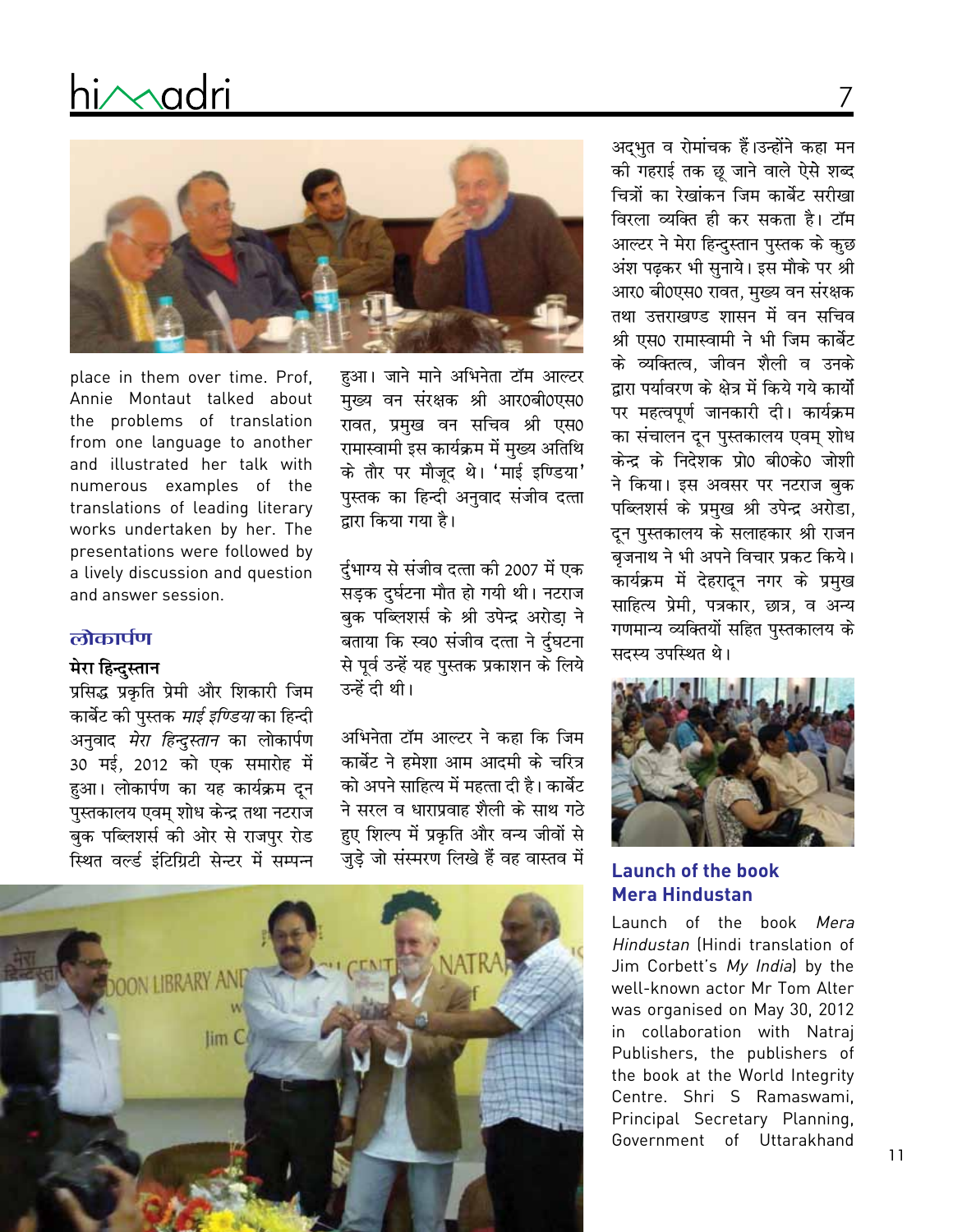# ii Madr

was the Chief Guest and Shri R.B.S. Rawat, Principal Chief Conservator of Forests. Uttarakhand was the Guest of Honour.

#### निःशुल्क प्रदर्शन

#### भारत एक खोज

दूरदर्शन द्वारा तैयार *भारत एक खोज* धारावाहिक का नि:शुल्क प्रदर्शन दून पुस्तकालय एवं शोध केन्द्र की ओर से 5 मई 2012 से हर हफ्ते शनिवार को किया जा रहा है। पुस्तकालय के सदस्य, इतिहास में रुचि रखने वाले लोग व प्रतियोगी परीक्षाओं की तैयारी कर रहे छात्र इस फिल्म का आनन्द उठा रहे हैं। लगभग डेढ़ घण्टे तक बड़े परदे पर इस धारावाहिक का प्रदर्शन हर शनिवार को सायं 4.00 बजे से पुस्तकालय के वाचनालय कक्ष में किया जा रहा है। इससे पूर्व वर्ष 2009 में इस फिल्म का सफलतापूर्वक प्रदर्शन किया जा चुका है। 5 मई 2012 से हर हफ्ते शनिवार को प्रदर्शित इस धारावाहिक की अब तक 45 कड़ियां दिखायी जा चुकी हैं। दून पुस्तकालय एवं शोध केन्द्र के श्री खुशीराम शर्मा और श्री जगदीश सिंह महर द्वारा इस धारावाहिक के प्रदर्शन में सहयोग दिया जा रहा है।

उल्लेखनीय है कि *भारत एक खोज* 53 कड़ियों का एक टी0वी0 धारावाहिक है। जिसमें 5000 वर्ष पुराने इतिहास से लेकर स्वाधीनता प्राप्ति के दौर तक की कई झलकियां प्रस्तुत की गयीं हैं। इस धारावाहिक में भारतीय इतिहास के विभिन्न कालखण्डों का सामाजिक, सांस्कृतिक व राजनैतिक पहुलओं का दिलचस्प नजारा देखने को मिलता है। भारत एक खोज पं0 जवाहरलाल नेहरु को प्रसिद्ध किताब *द डिस्कवरी ऑफ इण्डिया* पर आधारित है। प्रसिद्ध फिल्मकार श्याम बेनेगल द्वारा इस



धारावाहिक का निर्माण दूरदर्शन के लिये किया गया। इसमें जाने माने अभिनेता रोशन सेठ सूत्रधार व पं0 जवाहरलाल नेहरु की भूमिका निभा रहे हैं। विशेष तौर पर मशहूर अभिनेता ओमपुरी की कड़क आवाज इस धारावाहिक में सबको प्रभावित करती नजर आती है। कुल मिलाकर पुस्तकालय के सदस्यों के लिये यह धारावाहिक उपयोगी हो रहा है।

#### **TV serial Bharat Ek Khoj**

Since March 2012 weekly screening of Shyam Benegal's TV serial Bharat Ek Khoj, based on Jawaharlal Nehru's Discovery of India is being held in the Library. So far over 40 episodes of the serial have been shown. A number of young users of the library regularly attend and find the programme very informative. In the past too similar screening had been organized and proved to be very popular among the young members.

### व्यक्तित्व

#### गौरीदत्त पाण्डे 'गौर्दा'

कुमांऊनी जनकवि के रूप में प्रतिष्ठित गौरीदत्त पाण्डे 'गौर्दा' के काव्य में हमें

तत्कालीन पहाडी समाज के जीवन से जुड़े विविध पक्षों के दर्शन होते हैं। जंगल, महिलाओं की दशा. समाज सुधार से लेकर स्थानीय प्रतिरोध और



राष्टीय आन्दोलनों तक सभी विषयों पर 'गौर्दा' ने अपनी लेखनी चलाई। 'गौर्दा' बहुमुखी प्रतिभा के धनी थे। एक कुशल वैद्य के साथ-साथ वे गायक. संगीतज्ञ व रामलीला के भी अच्छे कलाकार थे। एक सच्चे समाज सेवी के रुप में वे पाखण्ड. छूआछूत व पाश्चात्य संस्कृति की नकल को हमेशा चुनौती देते रहते थे। स्वतंत्रता संग्राम के दौरान लिखी 'गौर्दा' की यह कविता **गलहार बन्देमातरम्** उनके अन्दर निहित देशप्रेम को दर्शाती है।

छीनी न सकनी कभै सरकार बन्देमातरम् । हम गरीबन को छ यो गलहार बन्देमातरम् । हम त वी छौं जोकि हुण चैंछ हमन ये बखत पर,

आज कूंणा लागि रछ संसार बन्देमातरम्। दुर्जनन को मन जली भंगार हुंछ वी बखत.

कान में जब पुजनछ झंकार बन्देमातरम्ं जेल में चाखा पिसण औ भूख लै मरणा बखत.

वी बखत लै य कणि करिया प्यार बन्देमातरम् ।

मौत का मुख में खड़ा़ कूणा लागा हत्यार थें.

ठोकि दे ठोठ्याड़ में तलवार बन्देमातरम् । बैदि लै नाड़ी देखी मुनलै हिलै बेर कै दियो.

यो त देशभक्ती को छ बेमार बन्देमातरम। होलि दिवाली ईद है लै लाड़िलो छ सौ गुना,

मानणे छ एक ही यो त्यार बन्देमातरम्। छीनी न सकनी कभै सरकार बन्देमातरम् ।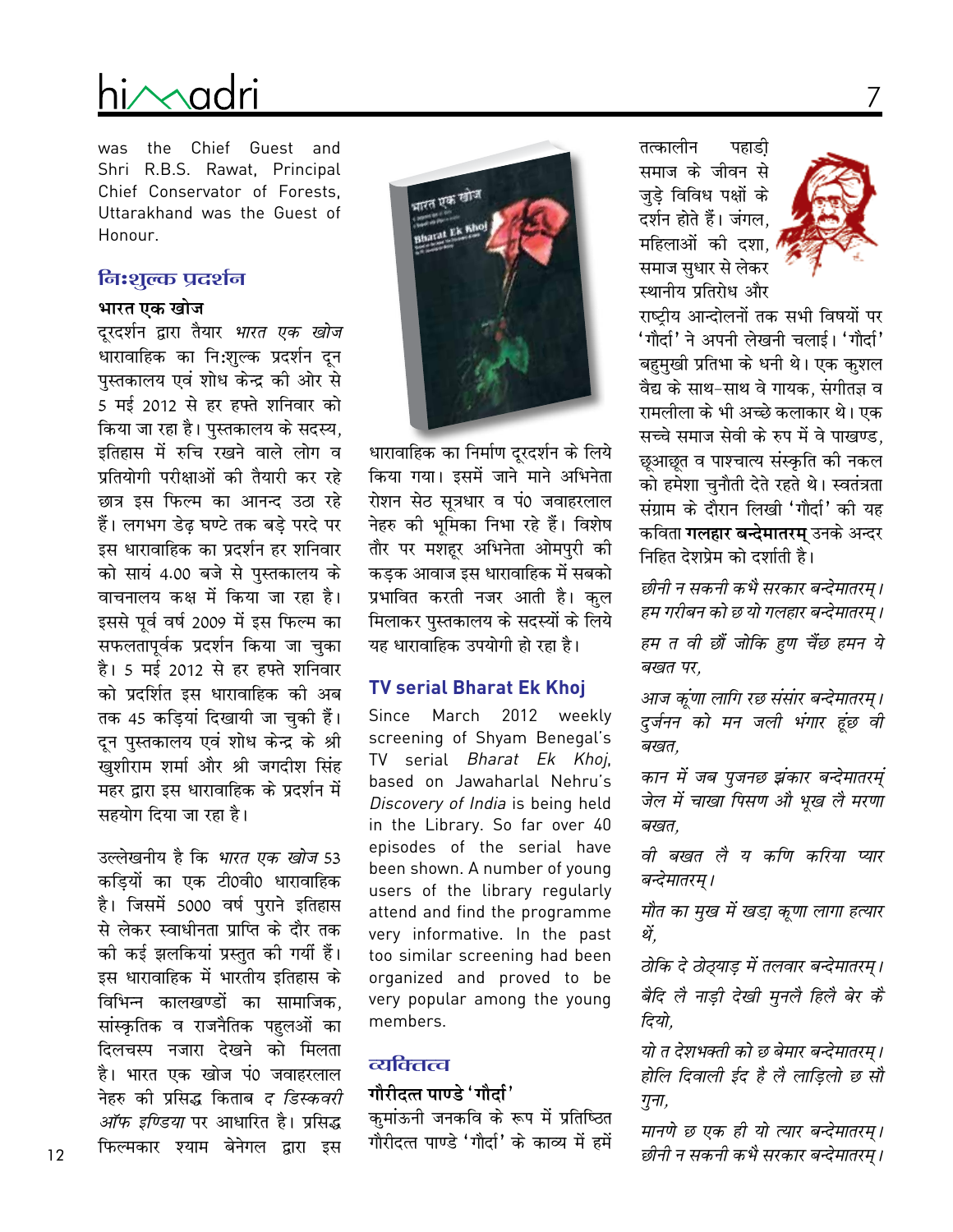### $\sim$ ndr

(हिन्दी भावार्थ – अंग्रेजी हुकूमत की यह सरकार हमारे बन्देमातरम् को कभी भी नहीं छीन सकती है। यह बन्देमातरम् तो हम गरीबों के गले का हार है। हम तो वही कर रहे हैं जो इस वक्त पर हमें करना चाहिए। आज सारा संसार बन्देमातरम् का उद्घोष कर रहा है। दुर्जनों (अंग्रेजी हुकूमत की सरकार) का मन उस समय जल कर भस्म हो जाता है जब उनके कान में बन्देमातरम् की झंकार पड़ जाती है। देशभक्तो! तुम जेल में चक्की पीसते और भुख से मरते समय पर भी इसी बन्देमातरम् को प्यार करना। मौत के मुहाने पर खड़े देशभक्त कह रहे हैं बन्देमातरम् की तलवार इनकी छाती में घोप देंगे। देशभक्तों की नाडी देखकर वैद्य भी अब सिर हिलाकर कहने लगे हैं कि इन्हें बन्देमातरम् की बीमारी जकड़ चुकी है। इन देशभक्तों के लिये तो यह बन्देमातरम्, होली, दिवाली व ईद के त्यौहार से भी छ: सौ गुना ज्यादा प्यारा हो गया है।

### संगोष्ठी विश्व पर्वत दिवस वर्ष 2012 महिलाएं और वन : सदंर्भ उत्तराखण्ड

दिनांक 11 दिसम्बर, 2012 को दुन पुस्तकालय एवम् शोध केन्द्र द्वारा राजपुर रोड स्थित होटल ग्रेट वैल्यू में *महिलाएं और वन : सदंर्भ उत्तराखण्ड* पर एक संगोष्ठी का आयोजन किया गया। विश्व पर्वत दिवस के अवसर पर आयोजित इस कार्यक्रम में सुप्रसिद्ध पर्यावरण विद श्री चण्डी प्रसाद भट्ट मुख्य अतिथि के रुप में मौजूद थे। कार्यक्रम की अध्यक्षता श्री इन्दु कुमार पाण्डे पूर्व मुख्य सचिव, उत्तराखण्ड शासन द्वारा की गयी। इस कार्यक्रम में कुशल पर्वातारोही, पर्यावरण प्रेमी व शिक्षाविद् डॉ0 हर्षवन्ती विष्ट व जन समुदाय की सहभागिता से जल व जंगल के संरक्षण में अद्वितीय योगदान देने वाले श्री सच्चिदानंद भारती मुख्य

वक्ता के तौर पर उपस्थित थे। कार्यक्रम में वक्ताओं ने पहाड़ के वर्तमान पर्यावरण की स्थिति और उसके संरक्षण पर अपने अमृल्य विचारों को उपस्थित लोगों के बीच साझा किये।

सबसे पहले डॉ0 हर्षवन्ती विष्ट ने गंगोत्री हिमानी क्षेत्र में पर्यावरण की समस्याएं एवं उनके संरक्षण के प्रयासों पर अपने व्याख्यान का प्रस्तुतीकरण विभिन्न स्लाइडों के जरिये लोगों के सम्मुख रखा। उन्होंने गंगोत्री ग्लेशियर का उदाहरण देते हए हिमालय के अन्य तमाम ग्लेशियरों के बिगडते पर्यावरण पर चिन्ता व्यक्त करते हुए उनके संरक्षण के लिये काम करने की जरुरत बतायी। गंगोत्री हिमानी क्षेत्र पर दिखाये गये उनके छाया चित्रों की उपस्थित लोगों ने सराहना की।

जन समुदाय की सहभागिता से पर्यावरण संरक्षण में अभिनव योगदान देने वाले श्री सच्चिदानंद भारती ने आज के परिपेक्ष्य में जल और जंगल के प्रति महिलाओं का रुझान क्या है इस पर अपना वक्तव्य दिया। उन्होंने जन समुदाय की सहभागिता से उफरैंखाल क्षेत्र में किये गये चौडी पत्ती प्रजातियों के पौंधरोपण और हजारों की संख्या में बनाये गये चाल-खालों के जरिये मिली अद्भुत सफलता का उदाहरण दिया। उन्होंने कहा कि इस तरीके से काम कर हम लोग समूचे पहाड़ के पर्यावरण को बचाने में कामयाब हो सकते हैं। उल्लेखनीय है कि श्री भारती ने दूधातोली लोक विकास संस्थान के माध्यम से पौड़ी जनपद के उफरैंखाल क्षेत्र में वन संवर्द्धन और जल संरक्षण की दिशा में महत्वपूर्ण कार्य किया है। उनके पाणी राखो आन्दोलन के तिए उन्हें कई संगठनों की ओर से सम्मानित भी किया जा चुका है।

कार्यक्रम के मुख्य अतिथि और सुप्रसिद्ध पर्यावरण विद् श्री चण्डी प्रसाद भट्ट



ने अपने वक्तव्य में कहा कि पहाड़ की महिलाओं और वनों का आपस में गहरा रिश्ता जुड़ा है। आज के सन्दर्भ में यदि बात करें तो इन दोनों की स्थिति चिन्ताजनक है। उन्होंने कहा कि विश्व के सारे पहाड़ एक जैसे हैं। पर्यावरण का संकट सिर्फ हिमालय पहाड़ में नहीं अपितु विश्व में मौजूद सारे पहाड़ों पर गहरा रहा है। विकास के नाम पर किये जा रहे तमाम निर्माण कार्यो से पहाड के प्राकृतिक संसाधनों का नुकसान हो रहा है इन करणों से पहाड़ का अस्तित्व खतरे में है। ऐसे में मानव जाति के लिये आने वाले समय में बहुत कठिन समस्याएं पैदा हो जायेंगी। उन्होंने तकरीबन 100 से अधिक बेहतरीन स्लाइडों के जरिये हिमालय की यथार्थ स्थिति से उपस्थित लोगों को अवगत कराया। पर्यावरण संरक्षण के सन्दर्भ में श्री चण्डी प्रसाद भटट ने पहाड के वन पंचायतों और वहां की महिलाओं को समृद्ध करने की जरूरत भी बतायी।

संगोष्ठी की अध्यक्षता कर रहे पूर्व मुख्य सचिव, उत्तराखण्ड शासन श्री इन्दु कुमार पाण्डे ने कहा कि पहाड़ के लिये योजनाएं बनाते समय स्थानीय लोगों की आवश्यकताओं और उनके मानवीय पक्षों को भी जरुर ध्यान में रखा जाना चाहिए। उन्होंने कहा कि विश्व के तमाम देशों में पहाड़ में रहने वाले लोग विकास की मुख्य धारा से जुड़े हैं पर हमारे देश में ऐसा नहीं है।

दून पुस्तकालय एवम् शोध केन्द्र के निदेशक प्रो0 बी0के0 जोशी ने कार्यक्रम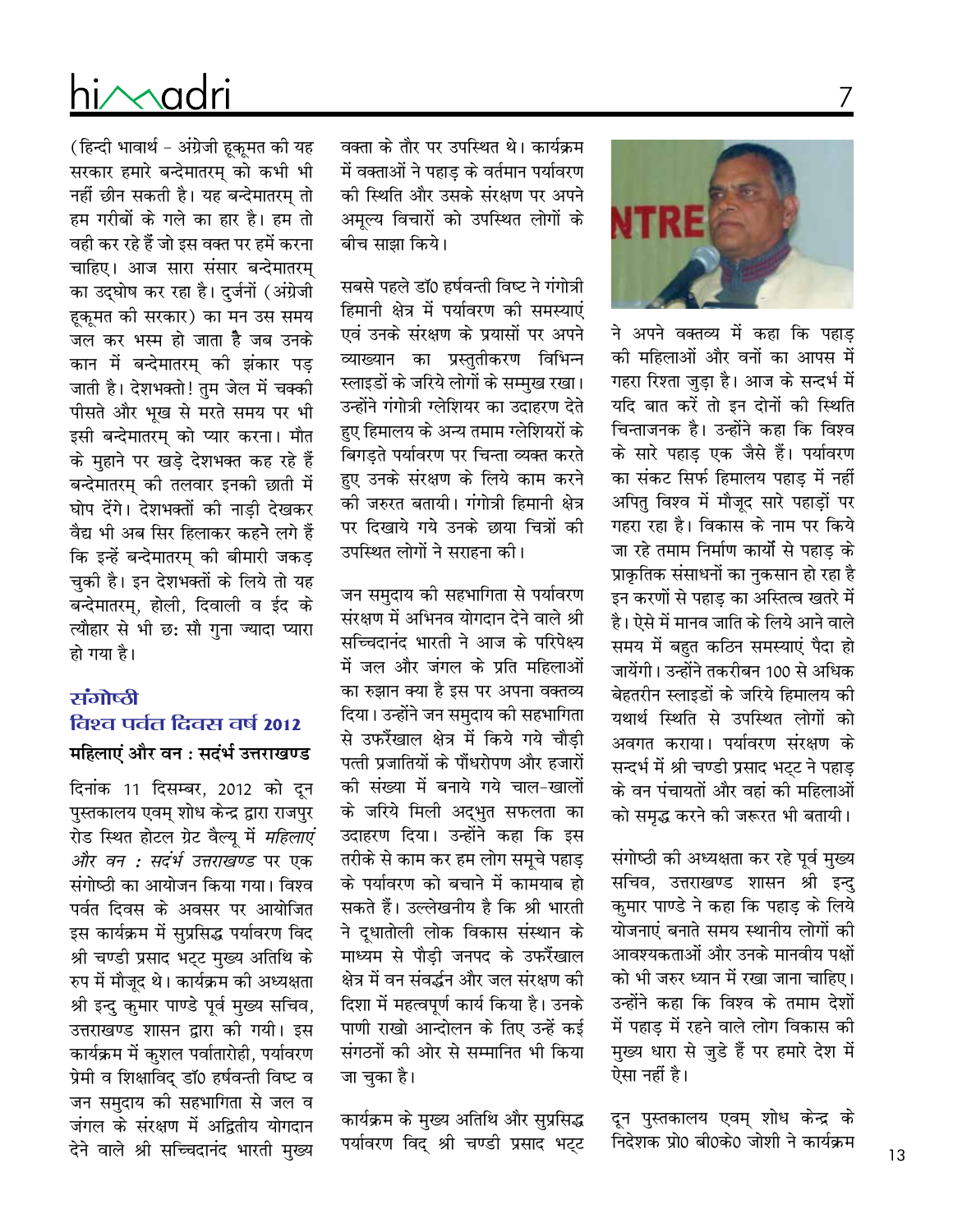

से पूर्व विश्व पर्वत दिवस और संगोष्ठी के विषय-वस्तु पर परिचयात्मक जानकारी देकर मुख्य अतिथियों और उपस्थित लोगों का आभार प्रकट किया। इससे पहले सलाहकार श्री राजन बृजनाथ ने अतिथि गणों का स्वागत कर उनका परिचय दिया। कार्यक्रम का संचालन दुन .<br>पुस्तकालय एवम् शोध केन्द्र के रिसर्च एसोसिएट चन्द्रशेखर तिवारी ने किया। कार्यक्रम में देहरादून नगर के पर्यावरण प्रेमी. पत्रकार. छात्र सहित तमाम गणमान्य व्यक्ति उपस्थित थे।

#### **Mountain Day Observed on 12th December, 2012**

On the occasion of the International Mountain Day, the Doon Library & Research Centre organized a day long discussion on December 11. The theme identified by FAO for this year's International Day was Mountains and Forests. Based on this we decided to focus on the theme Women and Forests: Context Uttarakhand for our discussions. The Chief Guest on the occasion was Shri Chandi Prasad Bhatt, leading

environmentalist and social worker of the country, recipient of Padma Bhushan, Magsaysay awardee and numerous other awards and decorations. The other speakers on the occasion were Dr Harshvanti Bisht, Principal Government PG College, Doiwala (Dehradun), well-known mountaineer and environmentalist and Shri Sachidananda Bharti of the Doodhatoli Lok Vikas Samiti, a key Chipko activist and environmental crusader. Shri Indu Kumar Pandey, former Chief Secretary, Uttarakhand and presently Adviser on Planning and Development to the Chief Minister, Uttarakhand presided over the function.

Presentations by Shri Bhatt and Dr Bisht were accompanied by slides highlighting the natural resources, biological diversity andlivesoftheordinarymountain dwellers, especially women in the Uttarakhand Himalayas and the changes that have occurred in the Gangotri glacier over

the years. The view emerging from the discussion was that conservation of the mountains was possible by a vigorous programme of afforestation. Large scale participation of women was necessary for such a programme to be effective.

7

#### **Comment: Indian State and Patriarchy: What Does it Mean ?**

Some time in 1988, when I had just finished work on my PhD thesis, I met another research scholar, who said that the topic of her research was Indian State and Patriarchy. Nearly 25 years later I think that I am beginning to understand the meaning of this term. There are laws like 498 A which make mental torture of a married woman a cognizable offence. Six years back a very comprehensive law on domestic violence was passed. But the attitude of the authorities is never positive. They tend to assume that such provisions are grossly misused. Violence against women has been on the increase. Opinion of politicians cutting across party lines is unanimous on the causes of this escalation: young girls and women should not venture out of their homes in the late hours of the day. Many politicians want to impose a dress code on women. This shows the patriarchal mindset of the Indian state.

When figures show a high percentage of population suffering from malnutrition, the standard response is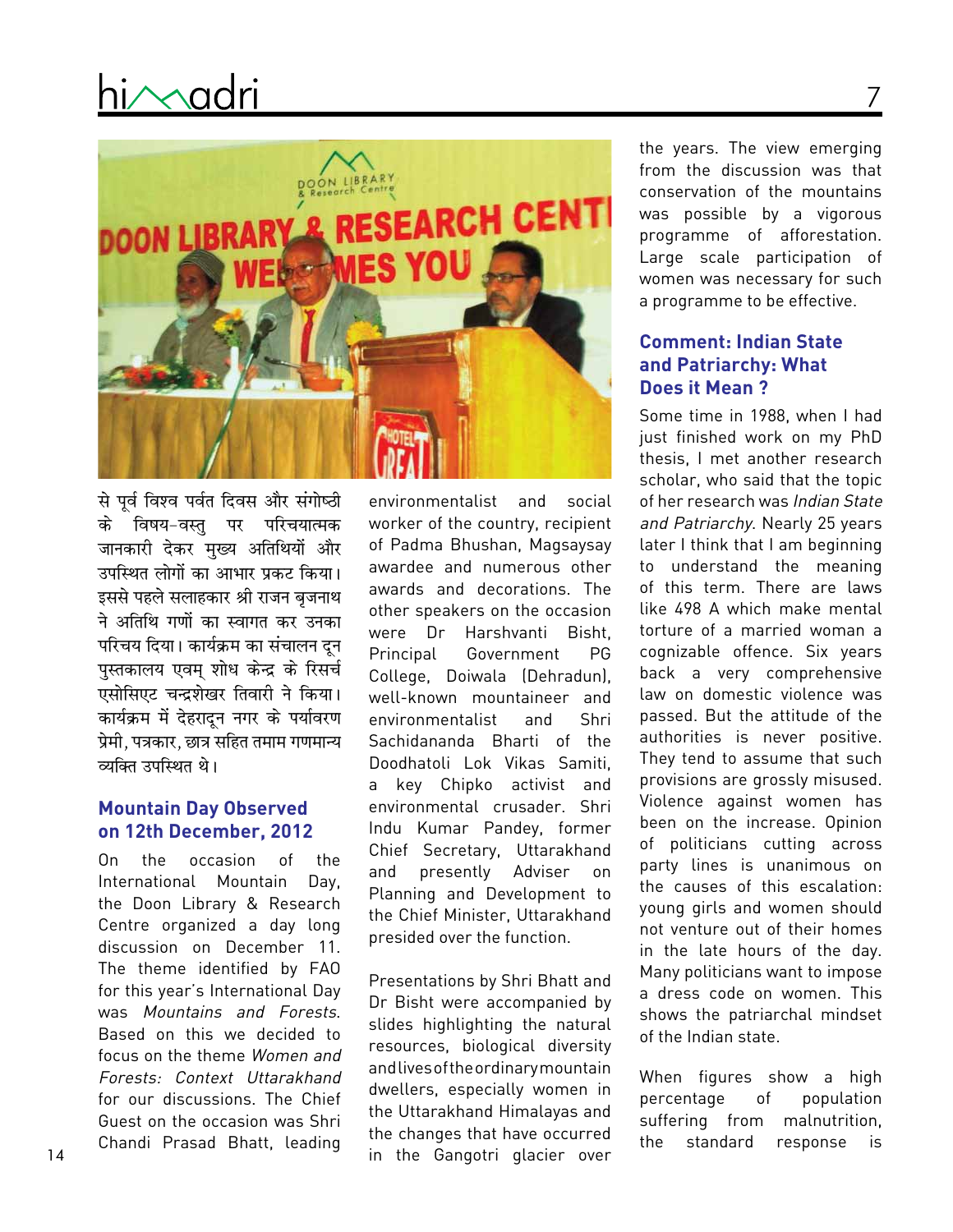

to strengthen the public distribution system. One very important cause is ignored viz., food distribution within the family is not even. This problem is very acute in the agriculturally prosperous region of Haryana and Western UP. If women are suffering from malnutrition, the children born to such women are also going to suffer. But our planners do not seem to be inclined to address this problem. The patriarchal mindset of the Indian state seems to be at work here also.

As India is a vast country there are several political ideologies at work and there are different political parties representing theseideologies.Onmany issues of vital importance a political consensus is impossible to find. But apparently none of the parties seem to have a problem with the patriarchal mindset of the Indian state.

-Manoj Panjani

#### **Review:**

Meera Kosambi, Women Writing Gender: Marathi Fiction



before Independence, New-Delhi 2012. This work is an anthology of Marathi (abridged) novels and short stories written by women during the late 19th and the 20<sup>th</sup> century. Literature produced during the period of Nationalism and Social Reform was predominantly didactic in nature. Fiction was a forum in whichsocialissuesweredebated and discussed. My own research "The Ideological Progression of the Women Question in Colonial India,1820-1947" (a Research Project Undertaken by the Doon Library and Research Centre) has shown that there existed in 1947, a women's movement with a well defined agenda. The salient features of this agenda were economic independence for women, their right to inherit property, similar educational curriculum for boys and girls, their right to divorce, right to control over fertility, and a concept of marriage based on the notion of love and companionship.

These ideas were developed over a period of nearly 90 years by women themselves. Since the second half of the 19th century, a handful of educated women developed a self perception about themselves and their position in society. Towards the end of the century women like Tarabai Shinde, Pandita Ramabai Saraswati and Mokhshodayani expressed dissatisfactionwiththeirexisting conditions and by 1917 they were demanding equal status. A novel of Kashibai Kanitkar

included in this anthology which she started writing in 1913 and which was published in 1928 had an introduction which said that gender egalitarianism was her utopia. By participating in the Non-Co-Operation and Civil Disobedience movements their quest for equality got legitimacy and the 1931 session of the IndianNationalCongresspassed the resolution on equal rights. After that women focussed their energies on defining equality.

Meera Kosambi's anthology shows the major contours of the debates concerning women's issues. The anthology contains excerpts from two novels of Kashibai Kanitkar and Indira Sahasrabudhe, abridged novels of Geeta Sane and Premabehn Kantak and stories of Vibhavari Shirukar and Shakuntala Paranjape. Kashibai Kanitkar belonged to an earlier generation, while the other writers in this anthology wrote in the 1930's when the Women's Question had acquired a somewhat radical colour. The works of these writers talk about the oppressive aspects of the institution of marriage. A woman does not have a say in the choice of her husband. Redressal in the form of divorce is not available to her. Bigamy is legal for a man. He is free to desert his wife. Economic independence had been regarded as a panacea for all the ills faced by women. One story by Vibhavari Shirukar deals with the issue of the